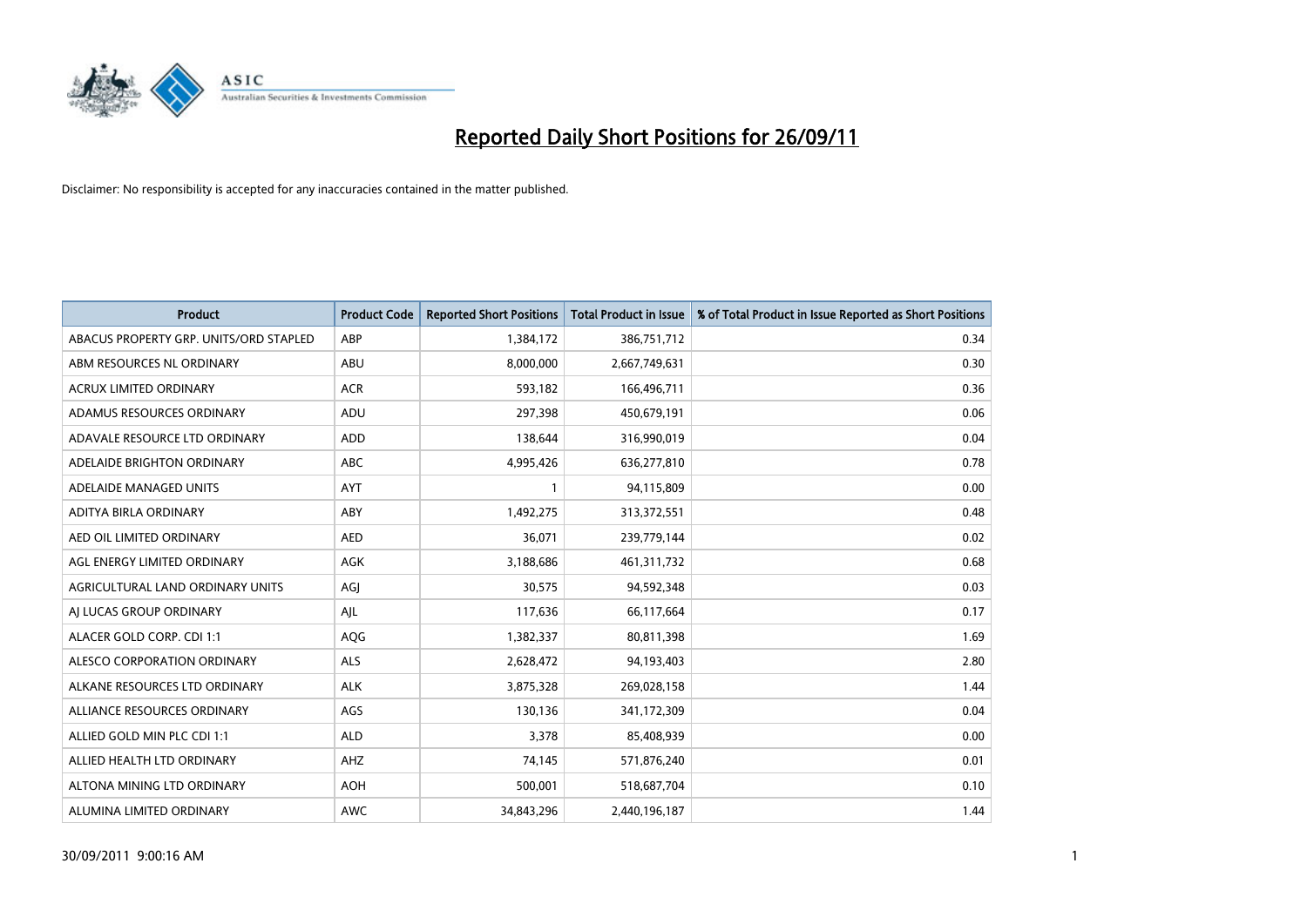

| <b>Product</b>                          | <b>Product Code</b> | <b>Reported Short Positions</b> | <b>Total Product in Issue</b> | % of Total Product in Issue Reported as Short Positions |
|-----------------------------------------|---------------------|---------------------------------|-------------------------------|---------------------------------------------------------|
| AMADEUS ENERGY ORDINARY                 | AMU                 | 454.000                         | 286, 181, 741                 | 0.16                                                    |
| AMALGAMATED HOLDINGS ORDINARY           | <b>AHD</b>          | 1,504                           | 157,472,748                   | 0.00                                                    |
| AMCOR LIMITED ORDINARY                  | <b>AMC</b>          | 5,857,196                       | 1,227,572,318                 | 0.45                                                    |
| AMP LIMITED ORDINARY                    | AMP                 | 15,986,220                      | 2,811,693,913                 | 0.54                                                    |
| AMPELLA MINING ORDINARY                 | <b>AMX</b>          | 780,104                         | 204,985,108                   | 0.38                                                    |
| ANSELL LIMITED ORDINARY                 | <b>ANN</b>          | 2,241,751                       | 133,055,140                   | 1.67                                                    |
| ANZ BANKING GRP LTD ORDINARY            | ANZ                 | 11,680,322                      | 2,629,033,329                 | 0.44                                                    |
| APA GROUP STAPLED SECURITIES            | <b>APA</b>          | 5,571,674                       | 639,334,625                   | 0.85                                                    |
| APEX MINERALS NL ORDINARY               | <b>AXM</b>          | 885,146                         | 5,550,243,713                 | 0.02                                                    |
| APN EUROPEAN RETAIL UNITS STAPLED SEC.  | <b>AEZ</b>          | 11,832                          | 544,910,660                   | 0.00                                                    |
| APN NEWS & MEDIA ORDINARY               | <b>APN</b>          | 30,391,975                      | 618,568,292                   | 4.93                                                    |
| AQUARIUS PLATINUM. ORDINARY             | <b>AOP</b>          | 6,434,504                       | 470,167,206                   | 1.35                                                    |
| AQUILA RESOURCES ORDINARY               | <b>AQA</b>          | 6,341,560                       | 374,368,499                   | 1.68                                                    |
| ARAFURA RESOURCE LTD ORDINARY           | <b>ARU</b>          | 8,138,109                       | 367,980,342                   | 2.19                                                    |
| ARB CORPORATION ORDINARY                | <b>ARP</b>          | 20,837                          | 72,481,302                    | 0.02                                                    |
| ARDENT LEISURE GROUP STAPLED SECURITIES | AAD                 | 792,134                         | 324, 167, 221                 | 0.25                                                    |
| ARISTOCRAT LEISURE ORDINARY             | <b>ALL</b>          | 27,340,438                      | 536,480,307                   | 5.09                                                    |
| ASCIANO LIMITED ORDINARY                | <b>AIO</b>          | 15,021,349                      | 2,926,103,883                 | 0.51                                                    |
| ASG GROUP LIMITED ORDINARY              | <b>ASZ</b>          | 84,697                          | 169,117,796                   | 0.05                                                    |
| ASPEN GROUP ORD/UNITS STAPLED           | APZ                 | 986,101                         | 584,985,037                   | 0.17                                                    |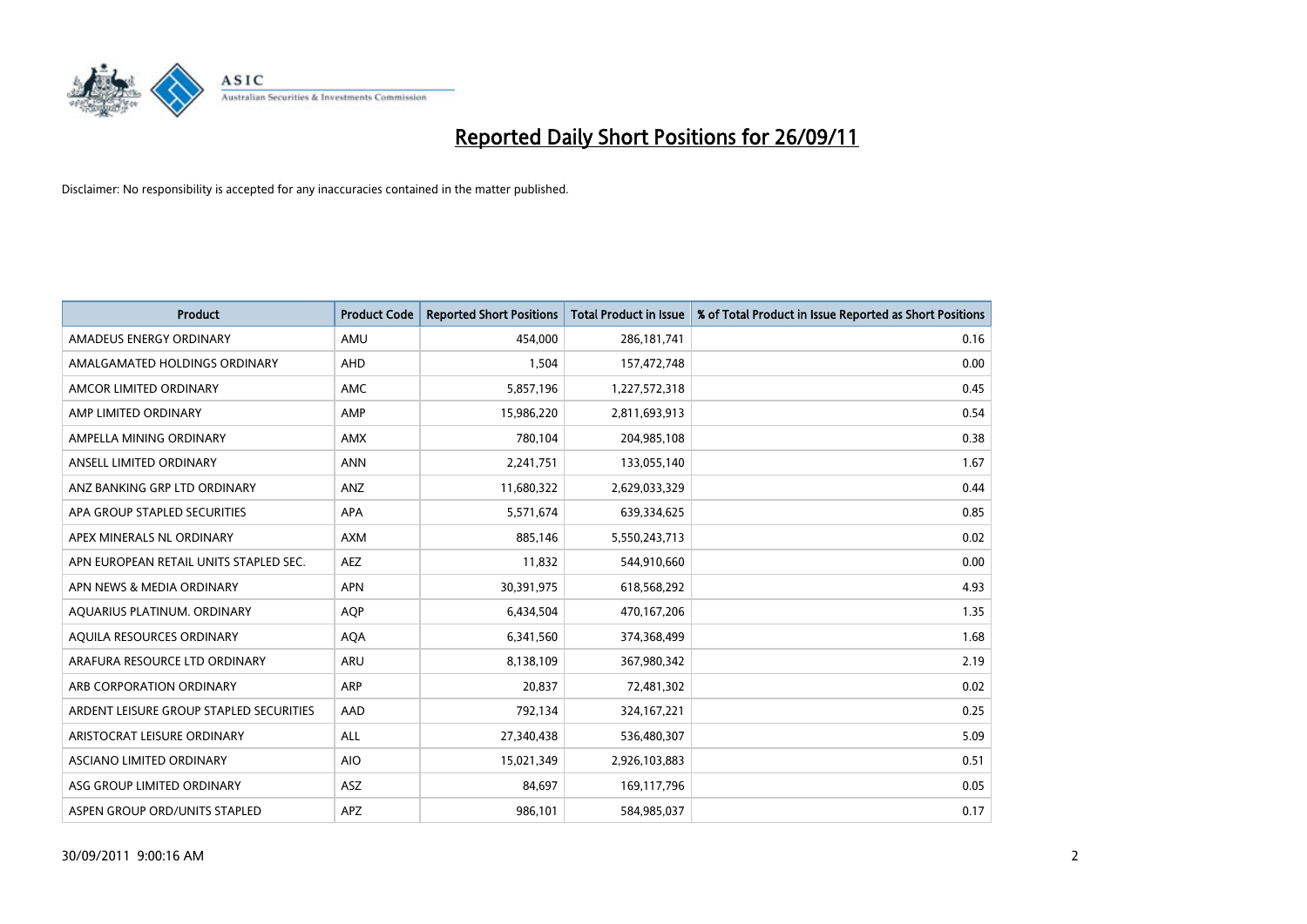

| <b>Product</b>                          | <b>Product Code</b> | <b>Reported Short Positions</b> | <b>Total Product in Issue</b> | % of Total Product in Issue Reported as Short Positions |
|-----------------------------------------|---------------------|---------------------------------|-------------------------------|---------------------------------------------------------|
| ASPIRE MINING LTD ORDINARY              | <b>AKM</b>          | 3,109,979                       | 540,594,556                   | 0.57                                                    |
| ASTON RES LTD ORDINARY                  | <b>AZT</b>          | 1,672,262                       | 204,527,604                   | 0.81                                                    |
| ASTRO JAP PROP GROUP STAPLED SECURITIES | AJA                 | 28,020                          | 58,445,002                    | 0.05                                                    |
| ASX LIMITED ORDINARY                    | ASX                 | 2,912,967                       | 175,136,729                   | 1.66                                                    |
| ATLANTIC LIMITED ORDINARY               | ATI                 | 51,573                          | 114,273,650                   | 0.05                                                    |
| ATLAS IRON LIMITED ORDINARY             | <b>AGO</b>          | 7,570,621                       | 885,105,702                   | 0.89                                                    |
| AURORA OIL & GAS ORDINARY               | <b>AUT</b>          | 9,270,786                       | 411,155,343                   | 2.25                                                    |
| AUSDRILL LIMITED ORDINARY               | <b>ASL</b>          | 140,712                         | 301,685,848                   | 0.03                                                    |
| AUSENCO LIMITED ORDINARY                | AAX                 | 1,583,476                       | 122,987,022                   | 1.29                                                    |
| AUSGOLD LIMITED ORDINARY                | <b>AUC</b>          | 126,090                         | 85,018,812                    | 0.14                                                    |
| AUSTAL LIMITED ORDINARY                 | ASB                 | 485,187                         | 188,069,638                   | 0.25                                                    |
| <b>AUSTAR UNITED ORDINARY</b>           | <b>AUN</b>          | 1,620,343                       | 1,271,505,737                 | 0.12                                                    |
| AUSTBROKERS HOLDINGS ORDINARY           | <b>AUB</b>          | $\overline{2}$                  | 55,419,436                    | 0.00                                                    |
| AUSTIN ENGINEERING ORDINARY             | ANG                 | 4,325                           | 72,014,403                    | 0.00                                                    |
| <b>AUSTRALAND ASSETS ASSETS</b>         | AAZPB               | 1,168                           | 2,750,000                     | 0.04                                                    |
| AUSTRALAND PROPERTY STAPLED SECURITY    | <b>ALZ</b>          | 583,556                         | 576,846,597                   | 0.09                                                    |
| AUSTRALIAN AGRICULT. ORDINARY           | AAC                 | 1,175,006                       | 312,892,824                   | 0.36                                                    |
| AUSTRALIAN EDUCATION UNITS              | <b>AEU</b>          | 625,000                         | 175,465,397                   | 0.36                                                    |
| AUSTRALIAN INFRASTR, UNITS/ORDINARY     | <b>AIX</b>          | 7,797,912                       | 620,733,944                   | 1.25                                                    |
| AUSTRALIAN MINES LTD ORDINARY           | <b>AUZ</b>          | 1,400,000                       | 636,910,317                   | 0.22                                                    |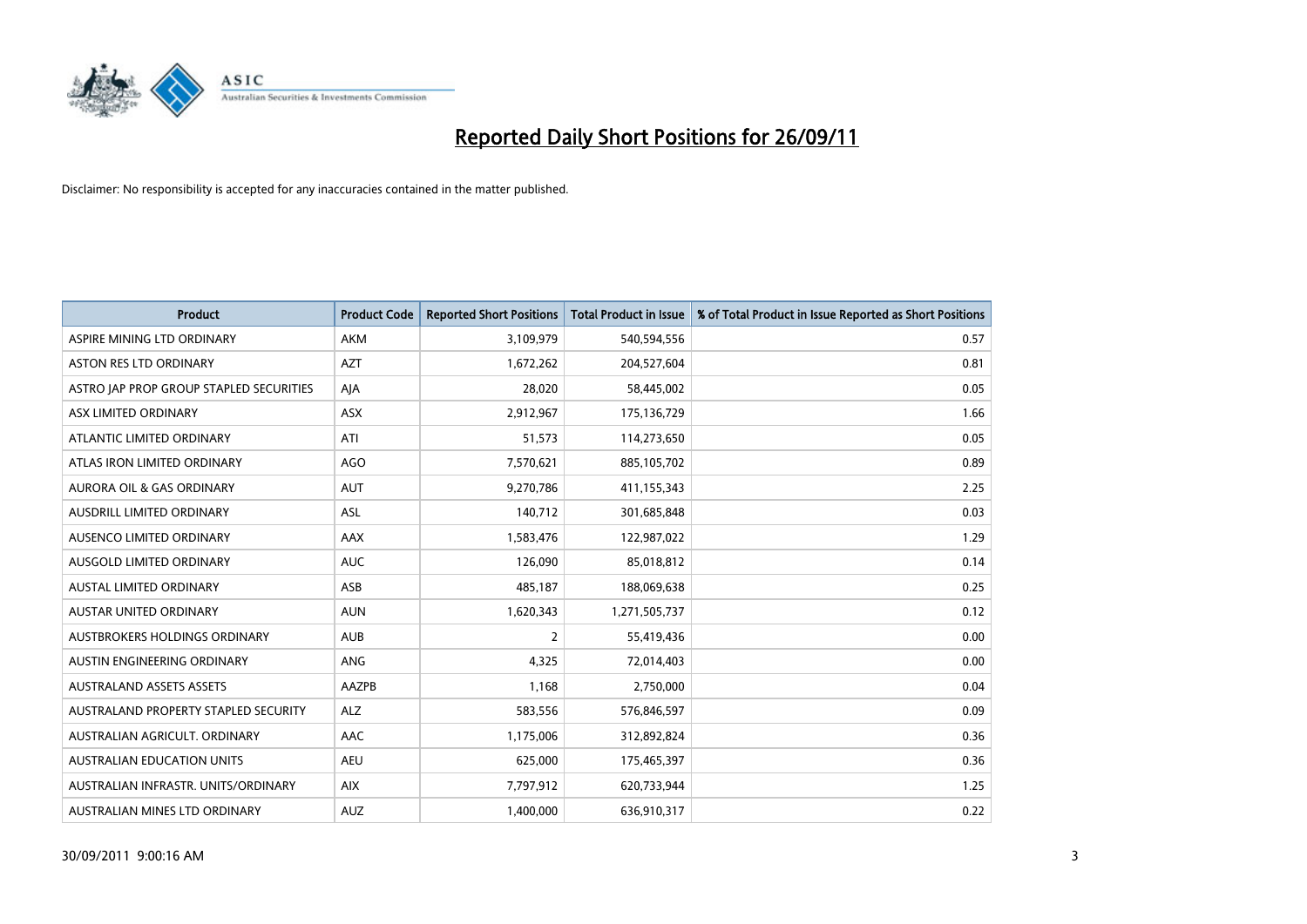

| <b>Product</b>                       | <b>Product Code</b> | <b>Reported Short Positions</b> | <b>Total Product in Issue</b> | % of Total Product in Issue Reported as Short Positions |
|--------------------------------------|---------------------|---------------------------------|-------------------------------|---------------------------------------------------------|
| AUSTRALIAN PHARM, ORDINARY           | API                 | 688,744                         | 488,115,883                   | 0.14                                                    |
| AUTOMOTIVE HOLDINGS ORDINARY         | <b>AHE</b>          | 1,439                           | 260,579,682                   | 0.00                                                    |
| AVANCO RESOURCES LTD ORDINARY        | AVB                 | 1,130,527                       | 791,677,710                   | 0.14                                                    |
| AVEXA LIMITED ORDINARY               | <b>AVX</b>          | 243,657                         | 847,688,779                   | 0.03                                                    |
| AWE LIMITED ORDINARY                 | <b>AWE</b>          | 2,227,919                       | 521,871,941                   | 0.42                                                    |
| AZUMAH RESOURCES ORDINARY            | <b>AZM</b>          | 281,319                         | 282,020,356                   | 0.10                                                    |
| <b>BANDANNA ENERGY ORDINARY</b>      | <b>BND</b>          | 673,735                         | 528,081,199                   | 0.12                                                    |
| BANK OF QUEENSLAND. ORDINARY         | <b>BOQ</b>          | 10,156,523                      | 225,369,547                   | 4.49                                                    |
| <b>BASE RES LIMITED ORDINARY</b>     | <b>BSE</b>          | 477,893                         | 460,440,029                   | 0.10                                                    |
| <b>BATHURST RESOURCES ORDINARY</b>   | <b>BTU</b>          | 10,598,728                      | 688,247,997                   | 1.54                                                    |
| <b>BAUXITE RESOURCE LTD ORDINARY</b> | <b>BAU</b>          | 111,797                         | 235,379,896                   | 0.05                                                    |
| <b>BC IRON LIMITED ORDINARY</b>      | <b>BCI</b>          | 180,053                         | 94,881,000                    | 0.19                                                    |
| BEACH ENERGY LIMITED ORDINARY        | <b>BPT</b>          | 2,606,141                       | 1,103,127,711                 | 0.22                                                    |
| BEADELL RESOURCE LTD ORDINARY        | <b>BDR</b>          | 2,367,177                       | 657,906,946                   | 0.34                                                    |
| BENDIGO AND ADELAIDE ORDINARY        | <b>BEN</b>          | 7,206,298                       | 360,412,014                   | 1.99                                                    |
| BERKELEY RESOURCES ORDINARY          | <b>BKY</b>          | 603,349                         | 174,298,273                   | 0.34                                                    |
| BETASHARES ASX RES ETF UNITS         | <b>ORE</b>          | 118,220                         | 4,519,665                     | 2.62                                                    |
| BHP BILLITON LIMITED ORDINARY        | <b>BHP</b>          | 38,918,842                      | 3,211,496,105                 | 1.22                                                    |
| <b>BILLABONG ORDINARY</b>            | <b>BBG</b>          | 20,703,299                      | 254,037,587                   | 8.10                                                    |
| <b>BIOTA HOLDINGS ORDINARY</b>       | <b>BTA</b>          | 2,019,208                       | 181,703,711                   | 1.10                                                    |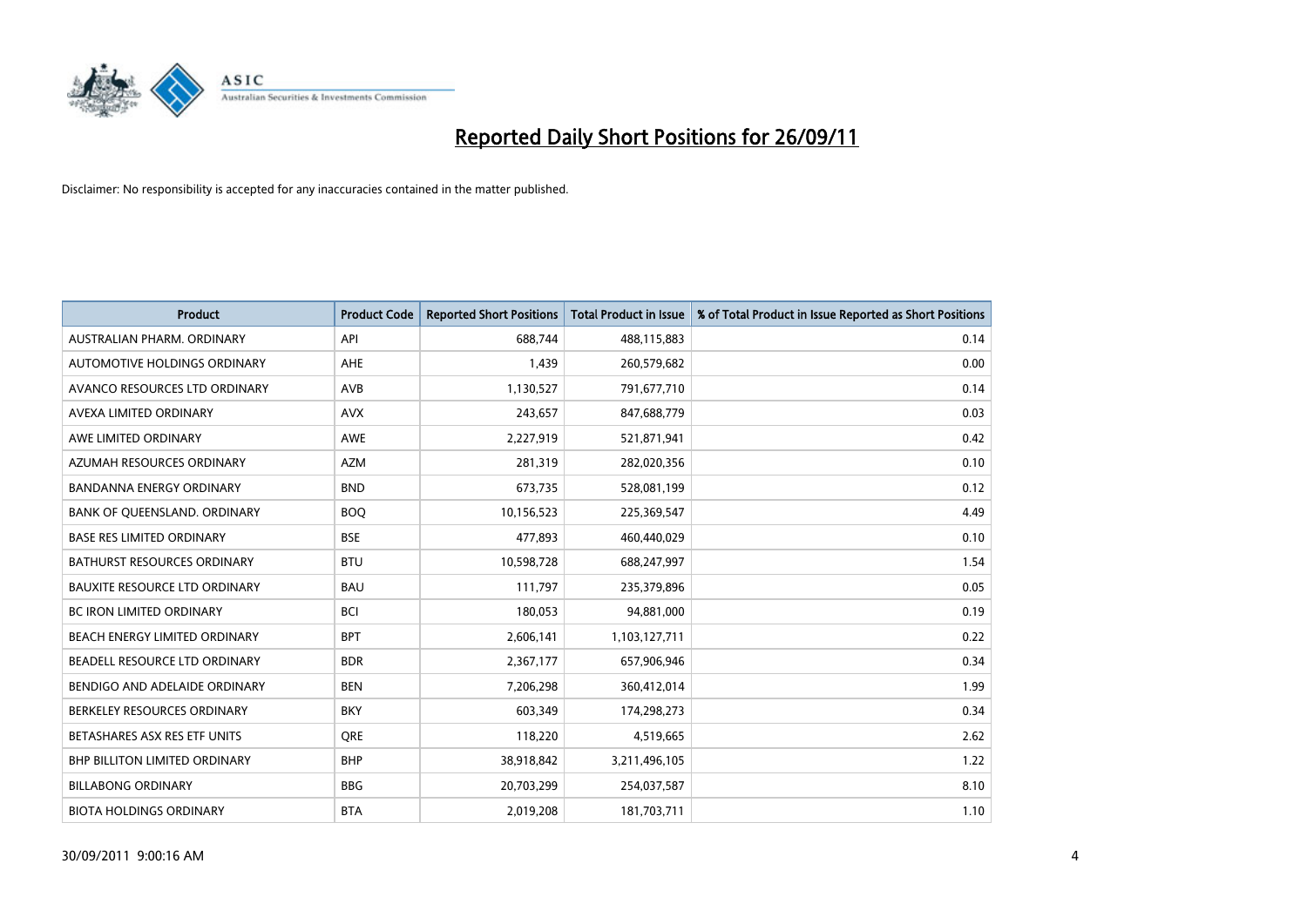

| <b>Product</b>                       | <b>Product Code</b> | <b>Reported Short Positions</b> | <b>Total Product in Issue</b> | % of Total Product in Issue Reported as Short Positions |
|--------------------------------------|---------------------|---------------------------------|-------------------------------|---------------------------------------------------------|
| <b>BISALLOY STEEL ORDINARY</b>       | <b>BIS</b>          | 84.480                          | 216,455,965                   | 0.04                                                    |
| BKI INVESTMENT LTD ORDINARY          | BKI                 | 508                             | 425,549,573                   | 0.00                                                    |
| <b>BLACKTHORN RESOURCES ORDINARY</b> | <b>BTR</b>          | 35,848                          | 122,918,000                   | 0.03                                                    |
| BLUESCOPE STEEL LTD ORDINARY         | <b>BSL</b>          | 82,023,684                      | 1,849,170,356                 | 4.43                                                    |
| <b>BOART LONGYEAR ORDINARY</b>       | <b>BLY</b>          | 8,994,905                       | 461,163,412                   | 1.95                                                    |
| <b>BOOM LOGISTICS ORDINARY</b>       | <b>BOL</b>          | 337,999                         | 465,011,147                   | 0.07                                                    |
| BORAL LIMITED, ORDINARY              | <b>BLD</b>          | 42,831,593                      | 729,925,990                   | 5.82                                                    |
| BOTSWANA METALS LTD ORDINARY         | <b>BML</b>          | 7,000                           | 143,717,013                   | 0.00                                                    |
| <b>BOW ENERGY LIMITED ORDINARY</b>   | <b>BOW</b>          | 1,170,040                       | 351,683,973                   | 0.32                                                    |
| <b>BRADKEN LIMITED ORDINARY</b>      | <b>BKN</b>          | 2,512,455                       | 166,448,631                   | 1.49                                                    |
| <b>BRAMBLES LIMITED ORDINARY</b>     | <b>BXB</b>          | 16,823,338                      | 1,480,242,364                 | 1.14                                                    |
| <b>BREVILLE GROUP LTD ORDINARY</b>   | <b>BRG</b>          | 3,150                           | 130,095,322                   | 0.00                                                    |
| <b>BRICKWORKS LIMITED ORDINARY</b>   | <b>BKW</b>          | 85.641                          | 147,567,333                   | 0.06                                                    |
| <b>BROCKMAN RESOURCES ORDINARY</b>   | <b>BRM</b>          | 60,686                          | 144,803,151                   | 0.04                                                    |
| BT INVESTMENT MNGMNT ORDINARY        | <b>BTT</b>          | 1,421,050                       | 267,906,977                   | 0.53                                                    |
| <b>BURU ENERGY ORDINARY</b>          | <b>BRU</b>          | 4,284,858                       | 210,240,549                   | 2.03                                                    |
| <b>BWP TRUST ORDINARY UNITS</b>      | <b>BWP</b>          | 664,696                         | 520,012,793                   | 0.13                                                    |
| CABCHARGE AUSTRALIA ORDINARY         | CAB                 | 747,493                         | 120,437,014                   | 0.61                                                    |
| CALTEX AUSTRALIA ORDINARY            | <b>CTX</b>          | 7,209,151                       | 270,000,000                   | 2.67                                                    |
| CAMPBELL BROTHERS ORDINARY           | CPB                 | 178,258                         | 67,503,411                    | 0.25                                                    |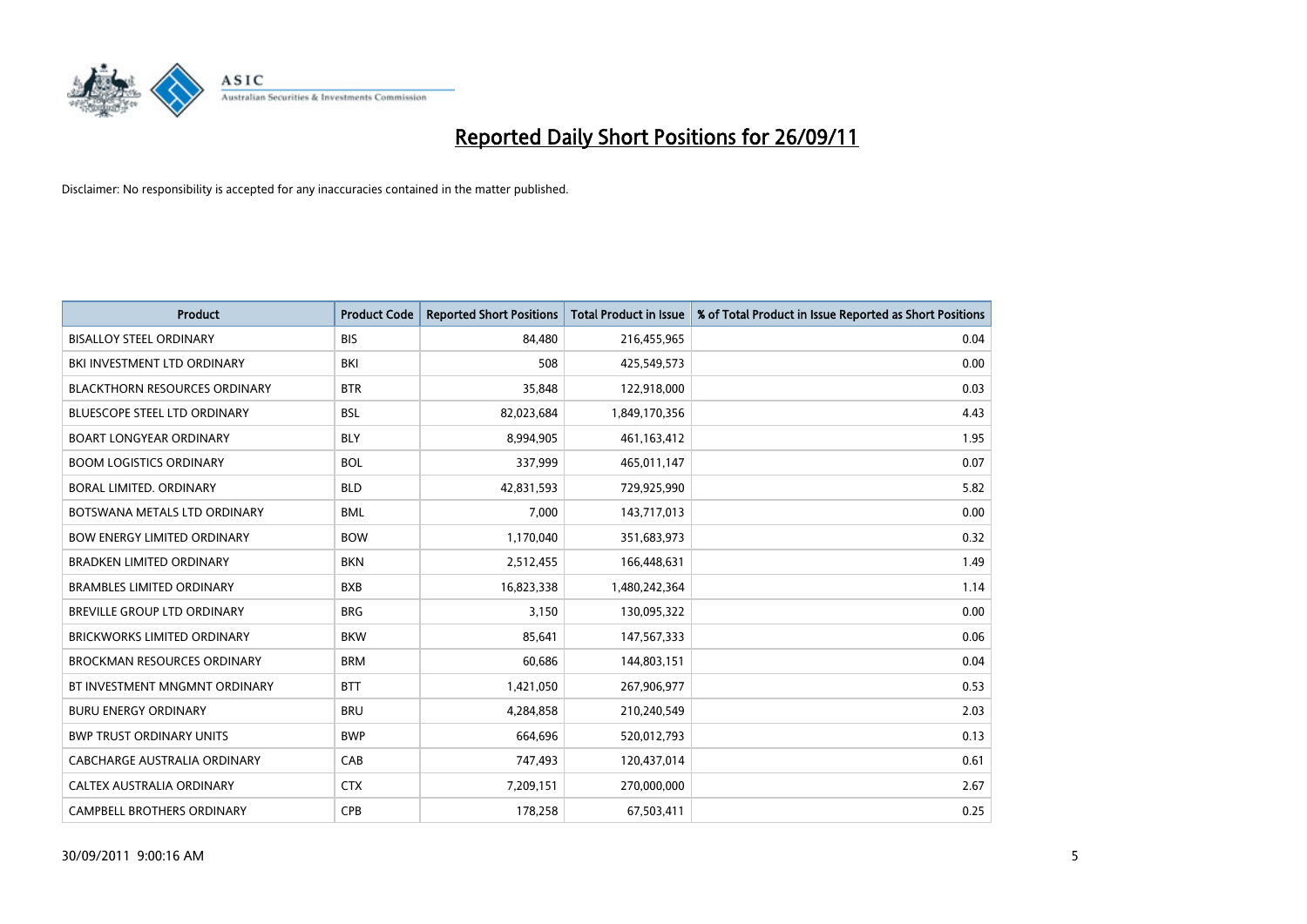

| <b>Product</b>                             | <b>Product Code</b> | <b>Reported Short Positions</b> | <b>Total Product in Issue</b> | % of Total Product in Issue Reported as Short Positions |
|--------------------------------------------|---------------------|---------------------------------|-------------------------------|---------------------------------------------------------|
| CAPE LAMBERT RES LTD ORDINARY              | <b>CFE</b>          | 1,248,946                       | 652,171,792                   | 0.19                                                    |
| CARABELLA RES LTD ORDINARY                 | <b>CLR</b>          | 194,109                         | 96,548,204                    | 0.20                                                    |
| <b>CARBON ENERGY ORDINARY</b>              | <b>CNX</b>          | 906,303                         | 698,517,858                   | 0.12                                                    |
| CARDNO LIMITED ORDINARY                    | CDD                 | 1,154                           | 109,988,824                   | 0.00                                                    |
| CARNARVON PETROLEUM ORDINARY               | <b>CVN</b>          | 2,537,638                       | 690,320,634                   | 0.36                                                    |
| <b>CARNEGIE WAVE ENERGY ORDINARY</b>       | <b>CWE</b>          | 83,000                          | 901,487,627                   | 0.01                                                    |
| <b>CARPATHIAN RESOURCES ORDINARY</b>       | <b>CPN</b>          | 75,000                          | 265,533,501                   | 0.03                                                    |
| CARPENTARIA EXP. LTD ORDINARY              | CAP                 | 9,777                           | 98,741,301                    | 0.01                                                    |
| CARSALES.COM LTD ORDINARY                  | <b>CRZ</b>          | 16,588,496                      | 234,575,722                   | 7.05                                                    |
| <b>CASH CONVERTERS ORDINARY</b>            | CCV                 | 202,843                         | 379,761,025                   | 0.05                                                    |
| <b>CASPIAN OIL &amp; GAS ORDINARY</b>      | <b>CIG</b>          | 50,000                          | 1,331,500,513                 | 0.00                                                    |
| CATALPA RESOURCES ORDINARY                 | <b>CAH</b>          | 1,744,980                       | 178,299,049                   | 0.97                                                    |
| <b>CELLNET GROUP ORDINARY</b>              | <b>CLT</b>          | 1,342                           | 61,232,953                    | 0.00                                                    |
| <b>CENTRAL PETROLEUM ORDINARY</b>          | <b>CTP</b>          | 11,455                          | 1,073,304,842                 | 0.00                                                    |
| <b>CENTRO PROPERTIES UNITS/ORD STAPLED</b> | <b>CNP</b>          | 2,537                           | 972,414,514                   | 0.00                                                    |
| CENTRO RETAIL GROUP STAPLED SECURITIES     | <b>CER</b>          | 824,325                         | 2,286,399,424                 | 0.03                                                    |
| <b>CERAMIC FUEL CELLS ORDINARY</b>         | <b>CFU</b>          | 692,915                         | 1,201,353,566                 | 0.05                                                    |
| CFS RETAIL PROPERTY UNITS                  | <b>CFX</b>          | 60,057,941                      | 2,839,591,911                 | 2.08                                                    |
| <b>CGA MINING LIMITED ORDINARY</b>         | <b>CGX</b>          | 19,175                          | 333,475,726                   | 0.01                                                    |
| CHALLENGER DIV.PRO. STAPLED UNITS          | CDI                 | 100,085                         | 898,159,765                   | 0.01                                                    |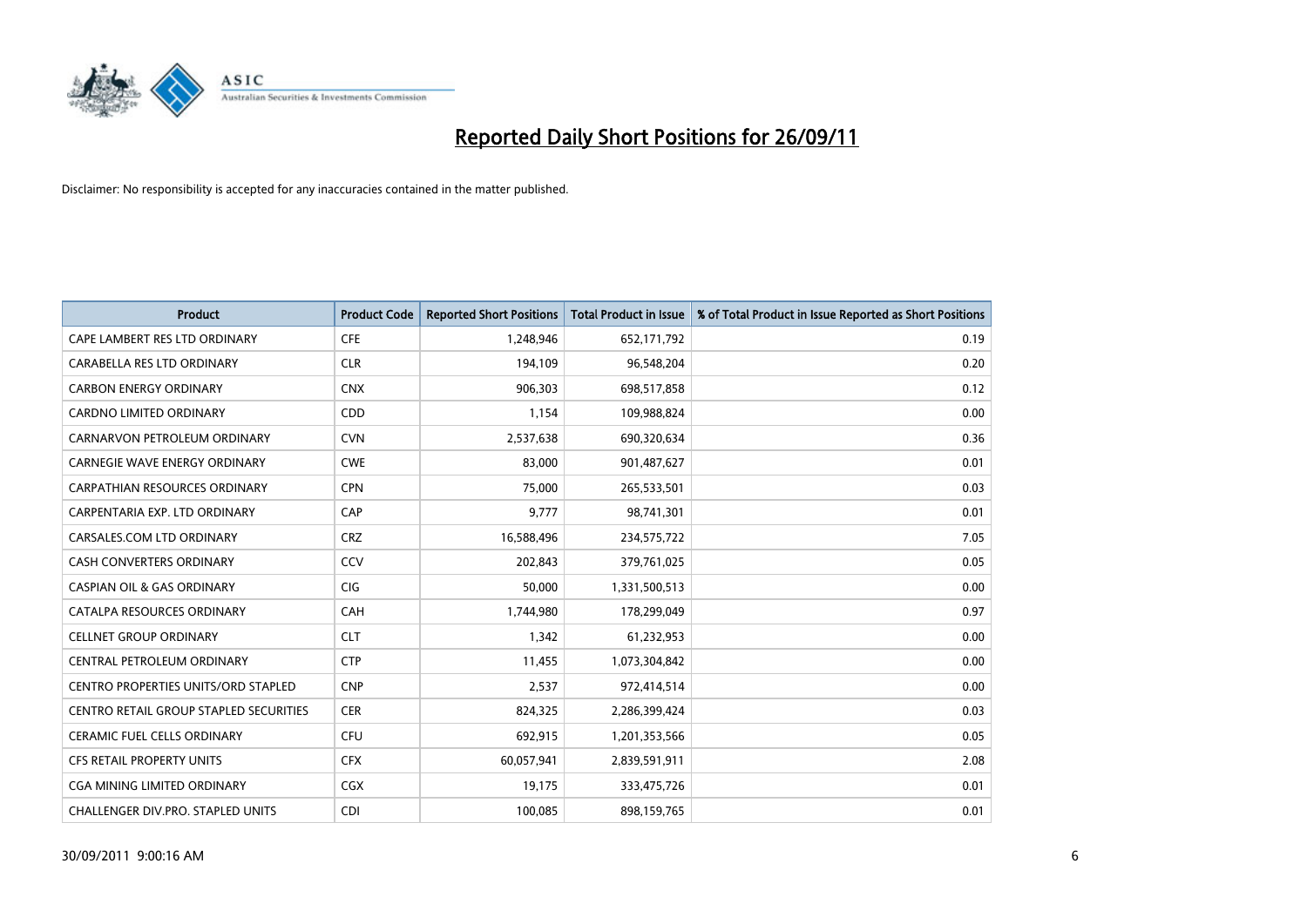

| <b>Product</b>                           | <b>Product Code</b> | <b>Reported Short Positions</b> | <b>Total Product in Issue</b> | % of Total Product in Issue Reported as Short Positions |
|------------------------------------------|---------------------|---------------------------------|-------------------------------|---------------------------------------------------------|
| <b>CHALLENGER INFRAST, STAPLED UNITS</b> | <b>CIF</b>          | 33,845                          | 316,223,785                   | 0.01                                                    |
| <b>CHALLENGER LIMITED ORDINARY</b>       | <b>CGF</b>          | 50,340,228                      | 493,707,490                   | 10.19                                                   |
| CHANDLER MACLEOD LTD ORDINARY            | <b>CMG</b>          | 11,970                          | 466,466,720                   | 0.00                                                    |
| CHARTER HALL GROUP STAPLED US PROHIBIT.  | <b>CHC</b>          | 801,609                         | 308,040,283                   | 0.26                                                    |
| <b>CHARTER HALL OFFICE UNIT</b>          | COO                 | 5,841,536                       | 493,319,730                   | 1.18                                                    |
| <b>CHARTER HALL RETAIL UNITS</b>         | <b>CQR</b>          | 724,623                         | 299,628,571                   | 0.23                                                    |
| CITIGOLD CORP LTD ORDINARY               | <b>CTO</b>          | 2,059,217                       | 1,105,078,301                 | 0.18                                                    |
| CLINUVEL PHARMACEUT, ORDINARY            | CUV                 | 4,127                           | 30,394,206                    | 0.01                                                    |
| <b>CLOUGH LIMITED ORDINARY</b>           | <b>CLO</b>          | 663,889                         | 769,821,269                   | 0.08                                                    |
| <b>CO2 GROUP LIMITED ORDINARY</b>        | COZ                 | 488,500                         | 280,309,888                   | 0.17                                                    |
| <b>COAL &amp; ALLIED ORDINARY</b>        | <b>CNA</b>          | 1,249                           | 86,584,735                    | 0.00                                                    |
| COAL OF AFRICA LTD ORDINARY              | <b>CZA</b>          | 428,990                         | 531,639,661                   | 0.08                                                    |
| <b>COALSPUR MINES LTD ORDINARY</b>       | <b>CPL</b>          | 826,771                         | 579,768,744                   | 0.14                                                    |
| <b>COALWORKS LIMITED ORDINARY</b>        | <b>CWK</b>          | 2,800                           | 149,088,955                   | 0.00                                                    |
| COCA-COLA AMATIL ORDINARY                | <b>CCL</b>          | 6,214,172                       | 758,281,096                   | 0.81                                                    |
| <b>COCHLEAR LIMITED ORDINARY</b>         | COH                 | 2,656,273                       | 56,877,410                    | 4.67                                                    |
| <b>COCKATOO COAL ORDINARY</b>            | <b>COK</b>          | 6,077,345                       | 1,016,196,908                 | 0.59                                                    |
| <b>COFFEY INTERNATIONAL ORDINARY</b>     | <b>COF</b>          | 636,977                         | 134,066,081                   | 0.48                                                    |
| <b>COKAL LTD ORDINARY</b>                | <b>CKA</b>          | 811,261                         | 131,100,735                   | 0.62                                                    |
| COMMONWEALTH BANK, ORDINARY              | <b>CBA</b>          | 34,305,668                      | 1,558,713,344                 | 2.18                                                    |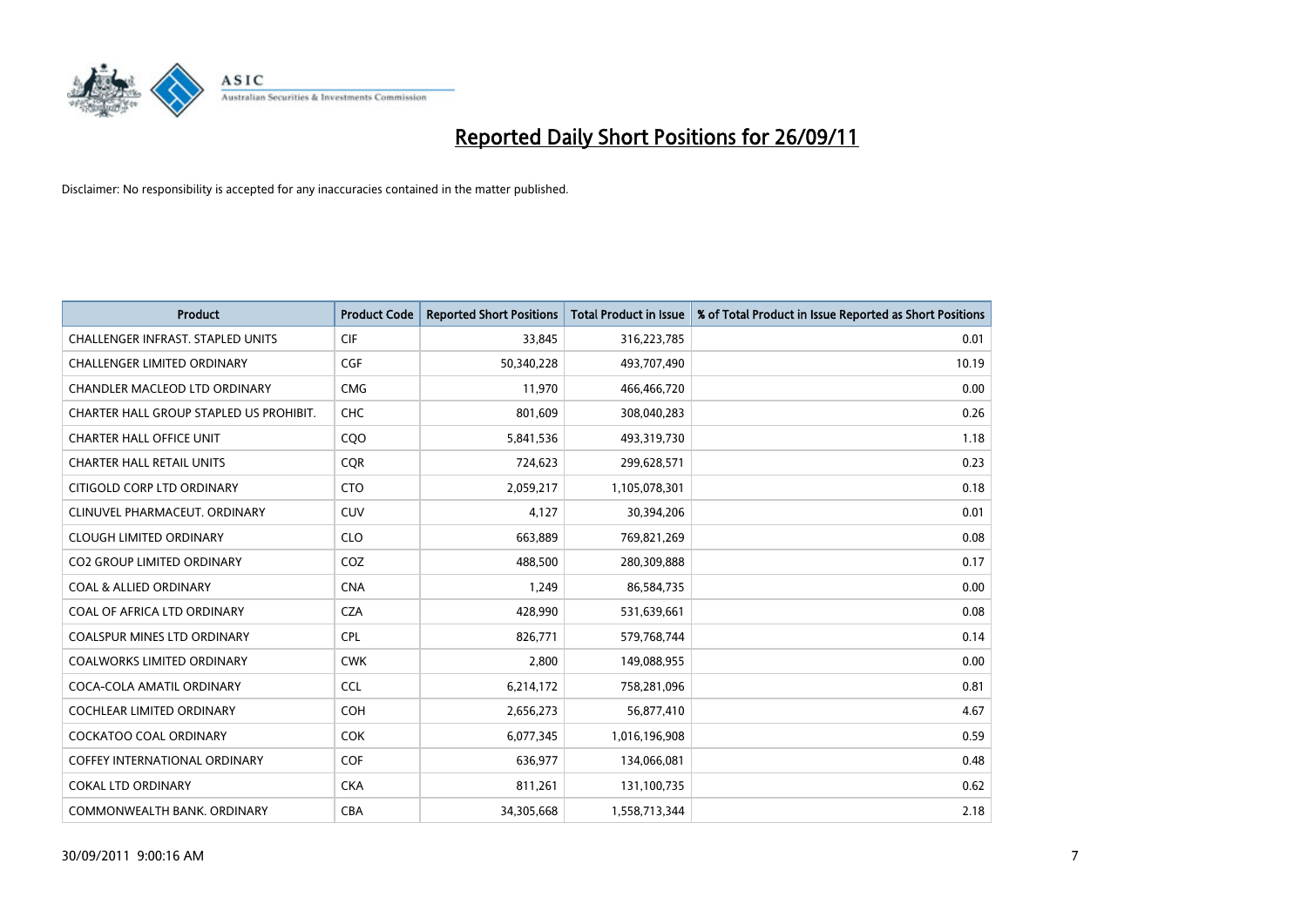

| <b>Product</b>                          | <b>Product Code</b> | <b>Reported Short Positions</b> | <b>Total Product in Issue</b> | % of Total Product in Issue Reported as Short Positions |
|-----------------------------------------|---------------------|---------------------------------|-------------------------------|---------------------------------------------------------|
| <b>COMMONWEALTH PROP ORDINARY UNITS</b> | <b>CPA</b>          | 33,682,541                      | 2,458,123,552                 | 1.39                                                    |
| <b>COMPASS RESOURCES ORDINARY</b>       | <b>CMR</b>          | 160,952                         | 147,402,920                   | 0.11                                                    |
| <b>COMPUTERSHARE LTD ORDINARY</b>       | <b>CPU</b>          | 6,138,859                       | 555,664,059                   | 1.07                                                    |
| CONNECTEAST GROUP STAPLED               | <b>CEU</b>          | 1,081,580                       | 3,940,145,951                 | 0.03                                                    |
| CONQUEST MINING ORDINARY                | COT                 | 148,867                         | 583,241,478                   | 0.02                                                    |
| CONSOLIDATED MEDIA, ORDINARY            | <b>CMJ</b>          | 1,320,099                       | 561,834,996                   | 0.24                                                    |
| <b>CONTANGO MICROCAP ORDINARY</b>       | <b>CTN</b>          | 7,500                           | 146,423,793                   | 0.01                                                    |
| COOPER ENERGY LTD ORDINARY              | <b>COE</b>          | 89,539                          | 292,576,001                   | 0.03                                                    |
| COPPER STRIKE LTD ORDINARY              | <b>CSE</b>          | 714                             | 129,455,571                   | 0.00                                                    |
| <b>CORDLIFE LIMITED ORDINARY</b>        | CBB                 |                                 | 150,887,354                   | 0.00                                                    |
| COUNT FINANCIAL ORDINARY                | COU                 | 428,808                         | 262,282,684                   | 0.16                                                    |
| <b>CREDIT CORP GROUP ORDINARY</b>       | <b>CCP</b>          | 22,145                          | 45,210,752                    | 0.04                                                    |
| <b>CROMWELL PROP STAPLED SECURITIES</b> | <b>CMW</b>          | 82,570                          | 966,845,859                   | 0.01                                                    |
| <b>CROWN LIMITED ORDINARY</b>           | <b>CWN</b>          | 1,449,862                       | 755,251,983                   | 0.17                                                    |
| <b>CSG LIMITED ORDINARY</b>             | CSV                 | 865,737                         | 282,567,499                   | 0.31                                                    |
| <b>CSL LIMITED ORDINARY</b>             | <b>CSL</b>          | 7,061,294                       | 524,996,929                   | 1.30                                                    |
| <b>CSR LIMITED ORDINARY</b>             | <b>CSR</b>          | 22,840,440                      | 506,000,315                   | 4.49                                                    |
| <b>CUDECO LIMITED ORDINARY</b>          | <b>CDU</b>          | 1,747,948                       | 138,649,865                   | 1.26                                                    |
| DART ENERGY LTD ORDINARY                | <b>DTE</b>          | 5,778,253                       | 720,875,002                   | 0.81                                                    |
| DAVID JONES LIMITED ORDINARY            | <b>DIS</b>          | 53,604,731                      | 520,751,395                   | 10.30                                                   |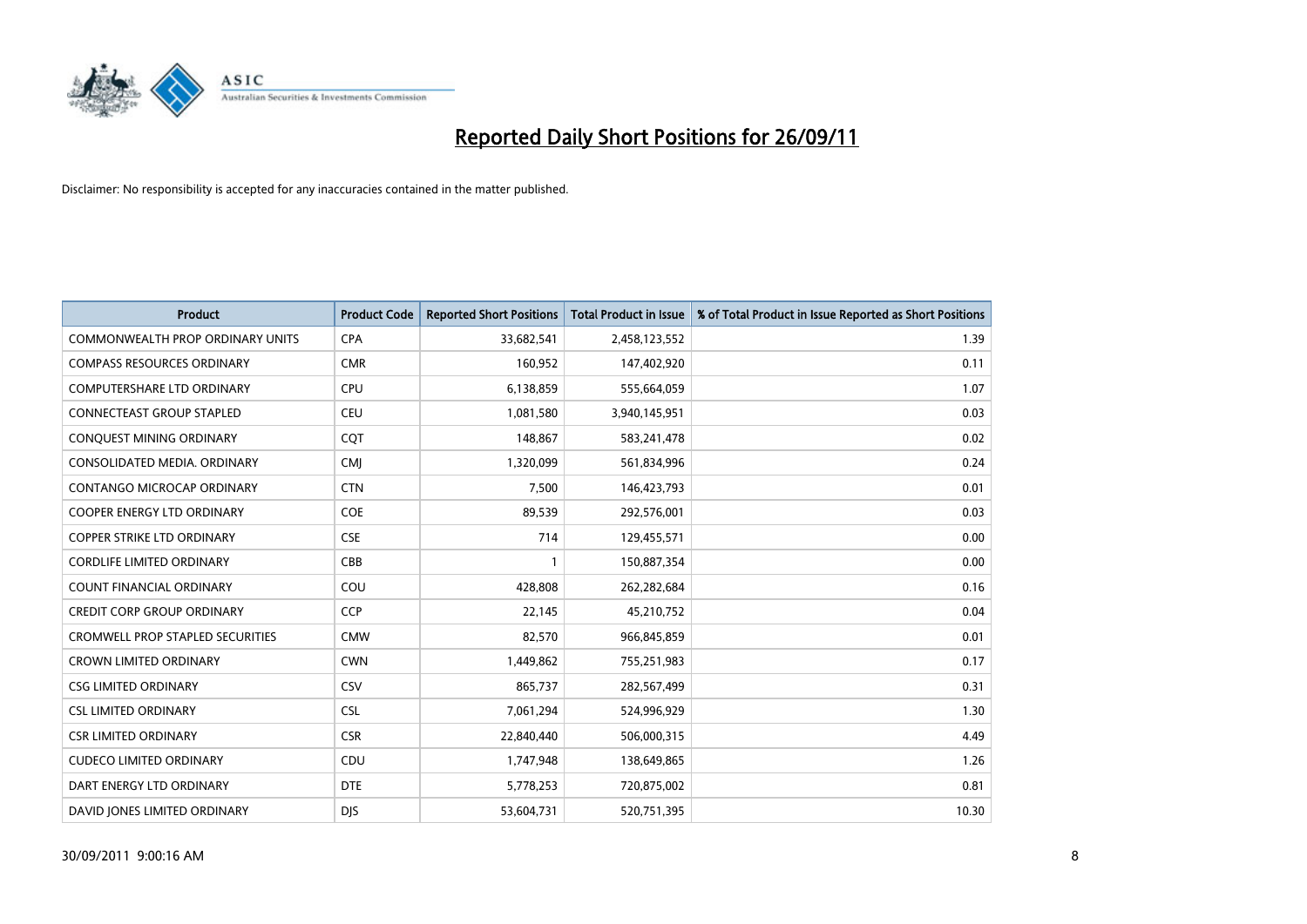

| <b>Product</b>                       | <b>Product Code</b> | <b>Reported Short Positions</b> | <b>Total Product in Issue</b> | % of Total Product in Issue Reported as Short Positions |
|--------------------------------------|---------------------|---------------------------------|-------------------------------|---------------------------------------------------------|
| <b>DECMIL GROUP LIMITED ORDINARY</b> | <b>DCG</b>          | 152,259                         | 124,269,568                   | 0.12                                                    |
| DEEP YELLOW LIMITED ORDINARY         | <b>DYL</b>          | 15,876                          | 1,128,506,403                 | 0.00                                                    |
| DEVINE LIMITED ORDINARY              | <b>DVN</b>          | 1,800                           | 634,918,223                   | 0.00                                                    |
| DEXUS PROPERTY GROUP STAPLED UNITS   | <b>DXS</b>          | 5,485,032                       | 4,839,024,176                 | 0.10                                                    |
| DISCOVERY METALS LTD ORDINARY        | <b>DML</b>          | 8,462,158                       | 439,128,231                   | 1.94                                                    |
| DOMINO PIZZA ENTERPR ORDINARY        | <b>DMP</b>          | 233,776                         | 69,024,674                    | 0.34                                                    |
| DOWNER EDI LIMITED ORDINARY          | <b>DOW</b>          | 5,802,868                       | 429,100,296                   | 1.34                                                    |
| DRAGON MINING LTD ORDINARY           | <b>DRA</b>          | 7,063                           | 75,170,613                    | 0.01                                                    |
| DRILLSEARCH ENERGY ORDINARY          | <b>DLS</b>          | 295,000                         | 305,176,742                   | 0.10                                                    |
| DUET GROUP STAPLED US PROHIBIT.      | <b>DUE</b>          | 6,770,049                       | 1,091,628,341                 | 0.62                                                    |
| DULUXGROUP LIMITED ORDINARY          | <b>DLX</b>          | 11,736,429                      | 367,456,259                   | 3.19                                                    |
| <b>EASTERN STAR GAS ORDINARY</b>     | <b>ESG</b>          | 30,656,890                      | 992,317,041                   | 3.08                                                    |
| ECHO ENTERTAINMENT ORDINARY          | <b>EGP</b>          | 1,296,622                       | 688,019,737                   | 0.18                                                    |
| <b>ELDERS LIMITED ORDINARY</b>       | <b>ELD</b>          | 18,562,915                      | 448,598,480                   | 4.13                                                    |
| ELDORADO GOLD CORP CDI 1:1           | EAU                 | 27,378                          | 11,658,431                    | 0.24                                                    |
| ELEMENTAL MINERALS ORDINARY          | <b>ELM</b>          | 405,272                         | 222,281,109                   | 0.18                                                    |
| ELEMENTOS LIMITED ORDINARY           | <b>ELT</b>          | 16                              | 77,068,979                    | 0.00                                                    |
| ELIXIR PETROLEUM LTD ORDINARY        | <b>EXR</b>          | 324,400                         | 188,988,472                   | 0.17                                                    |
| <b>EMECO HOLDINGS ORDINARY</b>       | <b>EHL</b>          | 2,073,882                       | 631,237,586                   | 0.33                                                    |
| ENERGY RESOURCES ORDINARY 'A'        | <b>ERA</b>          | 5,503,179                       | 190,737,934                   | 2.89                                                    |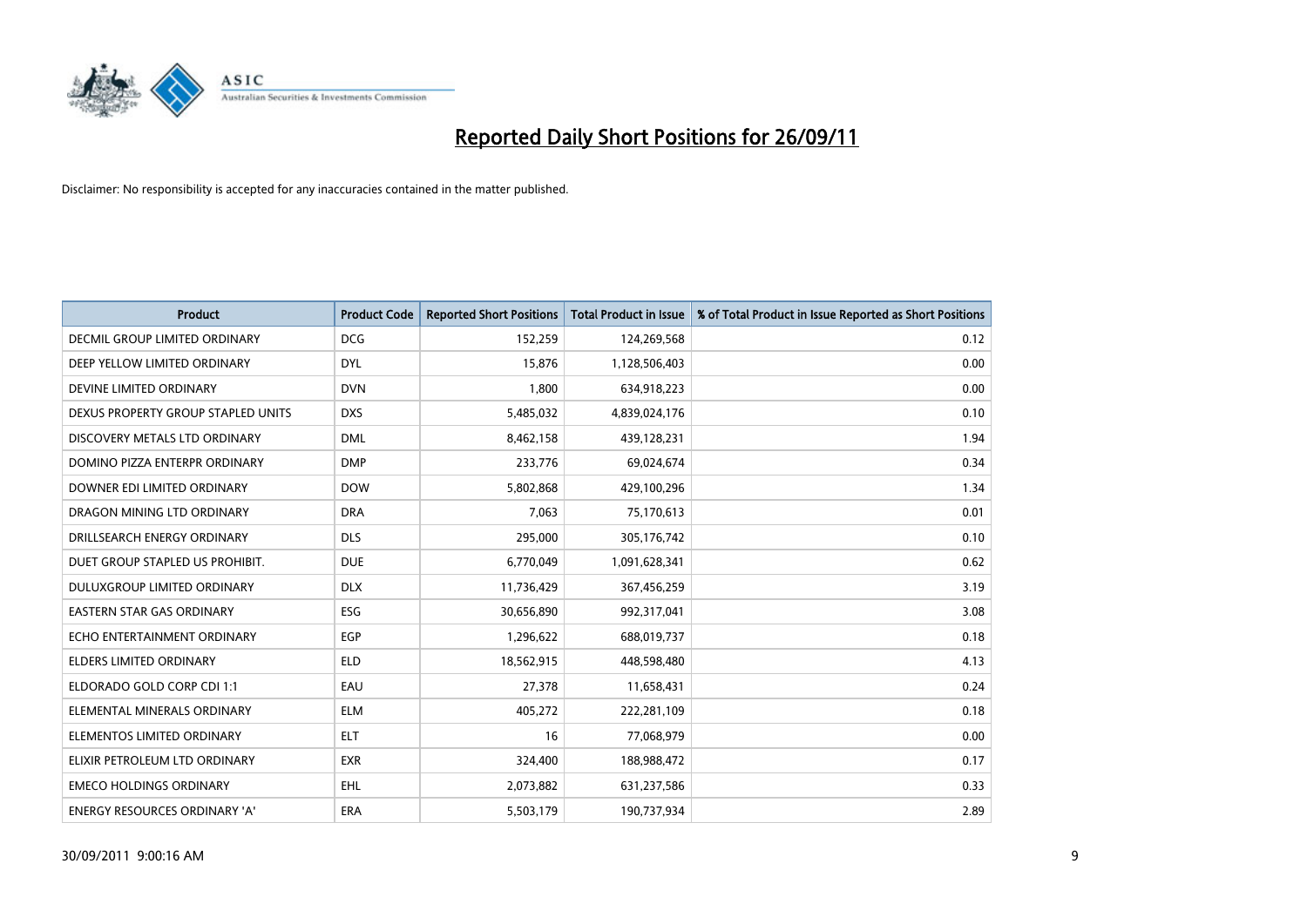

| <b>Product</b>                               | <b>Product Code</b> | <b>Reported Short Positions</b> | <b>Total Product in Issue</b> | % of Total Product in Issue Reported as Short Positions |
|----------------------------------------------|---------------------|---------------------------------|-------------------------------|---------------------------------------------------------|
| <b>ENERGY WORLD CORPOR, ORDINARY</b>         | <b>EWC</b>          | 23,330,483                      | 1,734,166,672                 | 1.36                                                    |
| ENTEK ENERGY LTD ORDINARY                    | ETE                 | 489,903                         | 510,657,387                   | 0.10                                                    |
| <b>ENTELLECT LIMITED ORDINARY</b>            | <b>ESN</b>          | 464,050                         | 985,337,932                   | 0.05                                                    |
| <b>ENVESTRA LIMITED ORDINARY</b>             | <b>ENV</b>          | 1,200,549                       | 1,468,560,201                 | 0.07                                                    |
| <b>EXTRACT RESOURCES ORDINARY</b>            | <b>EXT</b>          | 518,105                         | 251,159,163                   | 0.18                                                    |
| FAIRFAX MEDIA LTD ORDINARY                   | <b>FXI</b>          | 308,380,752                     | 2,351,955,725                 | 13.10                                                   |
| <b>FAR LTD ORDINARY</b>                      | <b>FAR</b>          | 21,000,000                      | 1,245,401,164                 | 1.69                                                    |
| FERRAUS LIMITED ORDINARY                     | <b>FRS</b>          | 370                             | 408,884,504                   | 0.00                                                    |
| FISHER & PAYKEL APP. ORDINARY                | <b>FPA</b>          | 18,298                          | 724,235,162                   | 0.00                                                    |
| <b>FKP PROPERTY GROUP STAPLED SECURITIES</b> | <b>FKP</b>          | 27,560,918                      | 1,185,077,223                 | 2.31                                                    |
| FLEETWOOD CORP ORDINARY                      | <b>FWD</b>          | 414,894                         | 58,122,158                    | 0.71                                                    |
| FLETCHER BUILDING ORDINARY                   | <b>FBU</b>          | 8,422,194                       | 678,573,570                   | 1.22                                                    |
| FLEXIGROUP LIMITED ORDINARY                  | <b>FXL</b>          | 85,018                          | 277,862,586                   | 0.03                                                    |
| <b>FLIGHT CENTRE ORDINARY</b>                | <b>FLT</b>          | 4,845,225                       | 99,974,920                    | 4.82                                                    |
| FLINDERS MINES LTD ORDINARY                  | <b>FMS</b>          | 21,601,018                      | 1,821,039,571                 | 1.18                                                    |
| <b>FOCUS MINERALS LTD ORDINARY</b>           | <b>FML</b>          | 8,225,855                       | 4,263,534,602                 | 0.19                                                    |
| <b>FORGE GROUP LIMITED ORDINARY</b>          | FGE                 | 125,488                         | 83,429,014                    | 0.15                                                    |
| FORTE ENERGY NL ORDINARY                     | <b>FTE</b>          | 2,658,986                       | 695,589,311                   | 0.38                                                    |
| FORTESCUE METALS GRP ORDINARY                | <b>FMG</b>          | 62,095,166                      | 3,113,798,659                 | 1.96                                                    |
| <b>FOSTER'S GROUP ORDINARY</b>               | FGL                 | 11,879,458                      | 1,940,894,542                 | 0.59                                                    |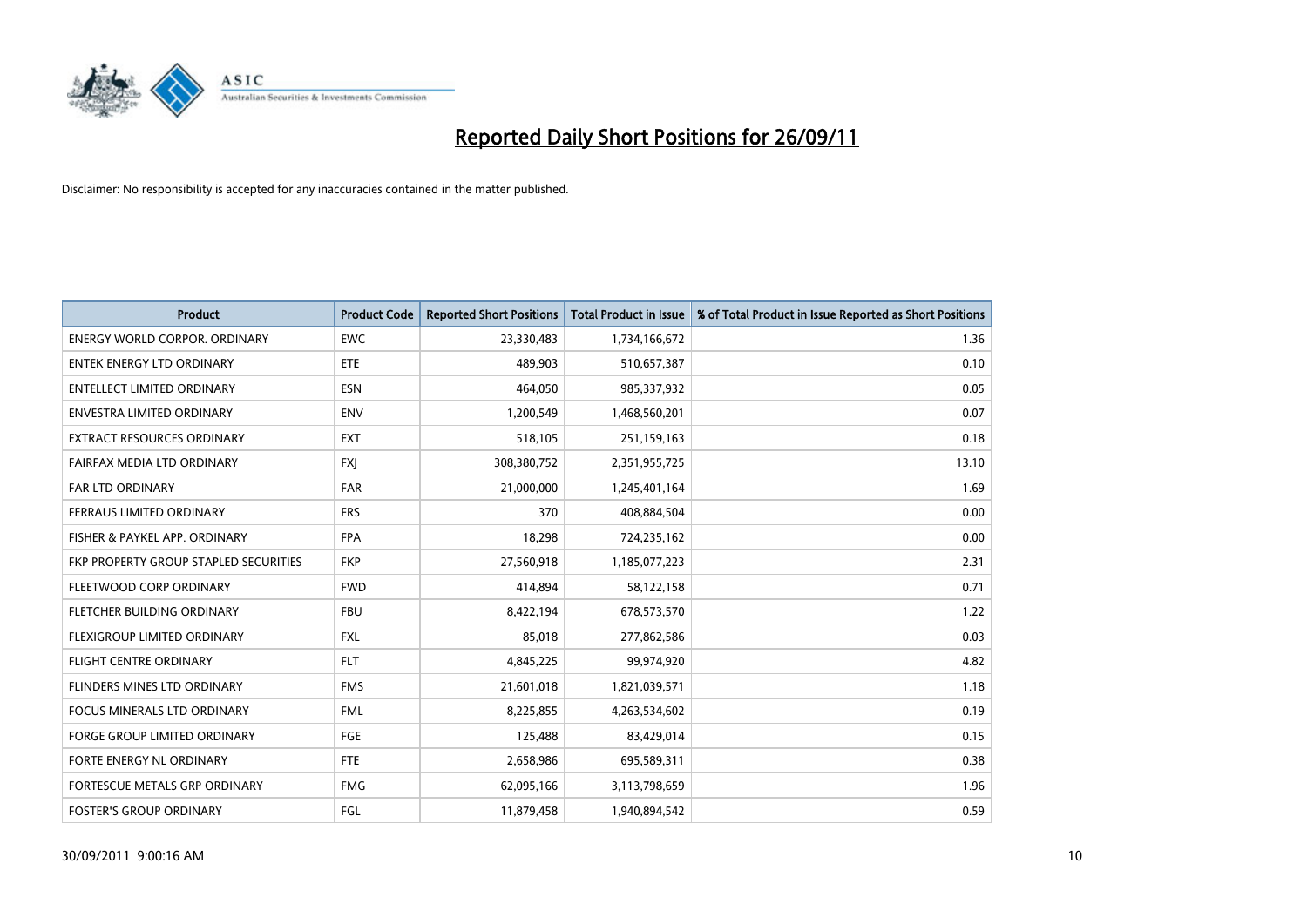

| <b>Product</b>                            | <b>Product Code</b> | <b>Reported Short Positions</b> | <b>Total Product in Issue</b> | % of Total Product in Issue Reported as Short Positions |
|-------------------------------------------|---------------------|---------------------------------|-------------------------------|---------------------------------------------------------|
| FTD CORPORATION ORDINARY                  | <b>FTD</b>          | 8.088                           | 36,474,593                    | 0.02                                                    |
| FUNTASTIC LIMITED ORDINARY                | <b>FUN</b>          | 322,528                         | 340,997,682                   | 0.09                                                    |
| <b>G.U.D. HOLDINGS ORDINARY</b>           | GUD                 | 467,733                         | 70,107,387                    | 0.66                                                    |
| <b>GALAXY RESOURCES ORDINARY</b>          | GXY                 | 2,387,401                       | 323,327,000                   | 0.74                                                    |
| <b>GEODYNAMICS LIMITED ORDINARY</b>       | GDY                 | 127,382                         | 337,084,174                   | 0.04                                                    |
| <b>GINDALBIE METALS LTD ORDINARY</b>      | GBG                 | 28,326,357                      | 1,135,565,349                 | 2.48                                                    |
| <b>GLOBAL MINING ORDINARY</b>             | <b>GMI</b>          | 8,951                           | 184,894,556                   | 0.00                                                    |
| <b>GLOUCESTER COAL ORDINARY</b>           | GCL                 | 1,380,181                       | 202,905,967                   | 0.68                                                    |
| <b>GME RESOURCES LTD ORDINARY</b>         | <b>GME</b>          | 800                             | 322,635,902                   | 0.00                                                    |
| <b>GOLD ONE INT LTD ORDINARY</b>          | <b>GDO</b>          | 984,259                         | 809,004,292                   | 0.12                                                    |
| <b>GOLDEN WEST RESOURCE ORDINARY</b>      | <b>GWR</b>          | 1,617                           | 192,082,567                   | 0.00                                                    |
| <b>GOODMAN FIELDER, ORDINARY</b>          | <b>GFF</b>          | 48,894,053                      | 1,380,386,438                 | 3.52                                                    |
| <b>GOODMAN GROUP STAPLED US PROHIBIT.</b> | <b>GMG</b>          | 32,856,510                      | 7,394,607,411                 | 0.43                                                    |
| <b>GPT GROUP STAPLED SEC.</b>             | <b>GPT</b>          | 17,293,233                      | 1,838,622,151                 | 0.90                                                    |
| <b>GRAINCORP LIMITED A CLASS ORDINARY</b> | <b>GNC</b>          | 1,396,540                       | 198,318,900                   | 0.69                                                    |
| <b>GRANGE RESOURCES. ORDINARY</b>         | GRR                 | 272,060                         | 1,153,937,134                 | 0.02                                                    |
| <b>GREENCAP LIMITED ORDINARY</b>          | GCG                 |                                 | 262,515,385                   | 0.00                                                    |
| <b>GREENLAND MIN EN LTD ORDINARY</b>      | GGG                 | 2,189,553                       | 410,407,582                   | 0.52                                                    |
| <b>GRYPHON MINERALS LTD ORDINARY</b>      | <b>GRY</b>          | 1,930,561                       | 299,922,058                   | 0.64                                                    |
| <b>GUILDFORD COAL LTD ORDINARY</b>        | <b>GUF</b>          | 2,209,926                       | 219,654,168                   | 1.02                                                    |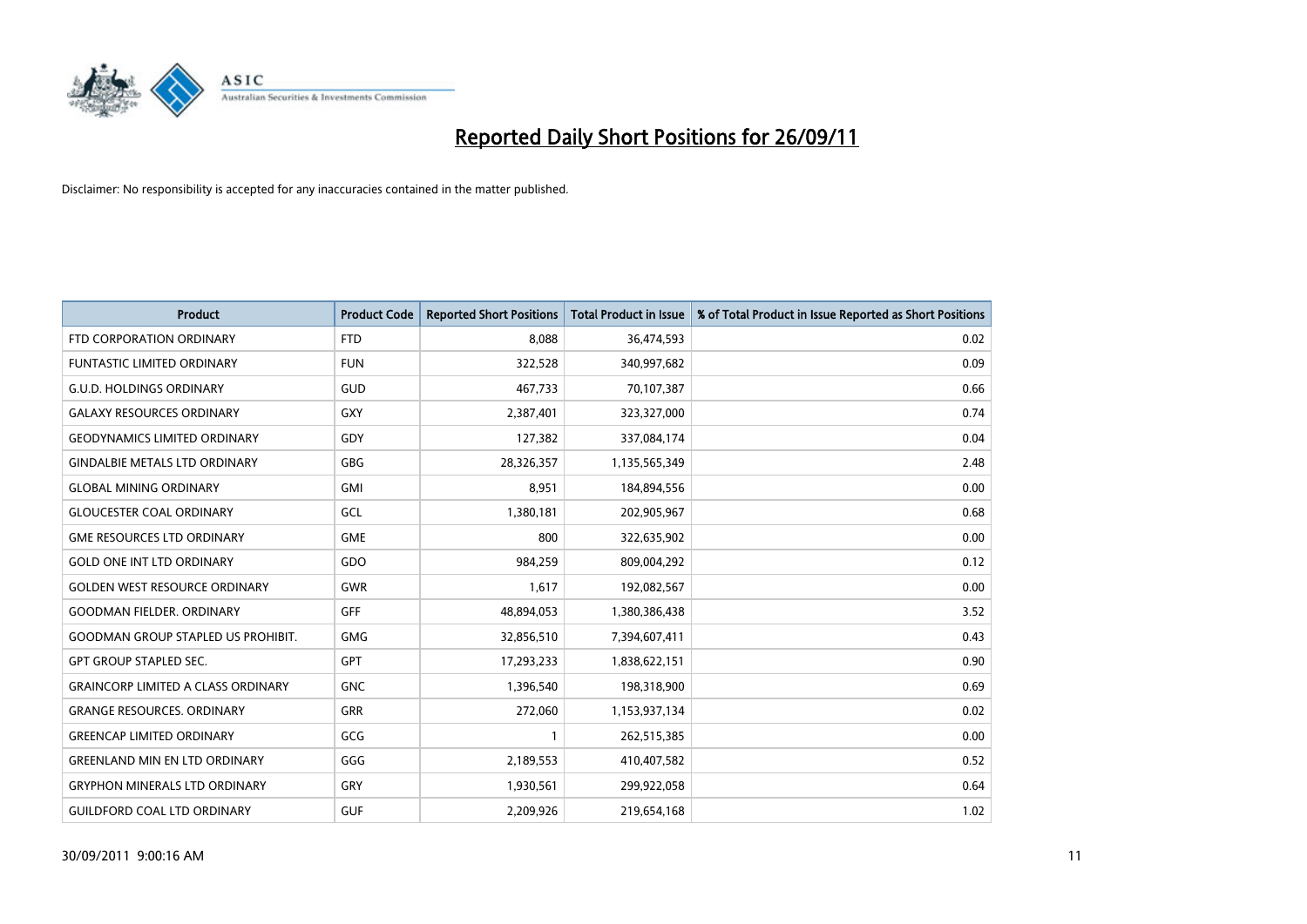

| <b>Product</b>                        | <b>Product Code</b> | <b>Reported Short Positions</b> | <b>Total Product in Issue</b> | % of Total Product in Issue Reported as Short Positions |
|---------------------------------------|---------------------|---------------------------------|-------------------------------|---------------------------------------------------------|
| <b>GUINNESS PEAT GROUP. CDI 1:1</b>   | <b>GPG</b>          | 54                              | 263,854,286                   | 0.00                                                    |
| <b>GUNNS LIMITED ORDINARY</b>         | <b>GNS</b>          | 55,310,173                      | 848,401,559                   | 6.53                                                    |
| <b>GWA GROUP LTD ORDINARY</b>         | <b>GWA</b>          | 8,903,967                       | 301,525,014                   | 2.95                                                    |
| HARVEY NORMAN ORDINARY                | <b>HVN</b>          | 58,696,039                      | 1,062,316,784                 | 5.54                                                    |
| HASTIE GROUP LIMITED ORDINARY         | <b>HST</b>          | 3,052,190                       | 1,369,040,011                 | 0.22                                                    |
| HASTINGS DIVERSIFIED STAPLED SECURITY | <b>HDF</b>          | 3,364,571                       | 530,001,072                   | 0.63                                                    |
| <b>HEARTWARE INT INC CDI 35:1</b>     | <b>HIN</b>          | 272,008                         | 48,598,550                    | 0.56                                                    |
| <b>HENDERSON GROUP CDI 1:1</b>        | <b>HGG</b>          | 10,425,349                      | 634,945,708                   | 1.64                                                    |
| HFA HOLDINGS LIMITED ORDINARY         | <b>HFA</b>          | 370,444                         | 117,332,831                   | 0.31                                                    |
| <b>HIGHLANDS PACIFIC ORDINARY</b>     | <b>HIG</b>          | 2,415,464                       | 686,082,148                   | 0.35                                                    |
| HILLGROVE RES LTD ORDINARY            | <b>HGO</b>          | 2,539,294                       | 793,698,575                   | 0.32                                                    |
| HILLS HOLDINGS LTD ORDINARY           | <b>HIL</b>          | 4,649,674                       | 249,139,016                   | 1.87                                                    |
| HORIZON OIL LIMITED ORDINARY          | <b>HZN</b>          | 15,547,729                      | 1,130,811,515                 | 1.38                                                    |
| HUNNU COAL LIMITED ORDINARY           | <b>HUN</b>          | 85,984                          | 218,565,002                   | 0.03                                                    |
| <b>ICON ENERGY LIMITED ORDINARY</b>   | <b>ICN</b>          | 3.310                           | 469,301,394                   | 0.00                                                    |
| <b>IINET LIMITED ORDINARY</b>         | <b>IIN</b>          | 1,190,775                       | 152,169,119                   | 0.78                                                    |
| ILUKA RESOURCES ORDINARY              | ILU                 | 6,775,561                       | 418,700,517                   | 1.59                                                    |
| <b>IMDEX LIMITED ORDINARY</b>         | <b>IMD</b>          | 107,716                         | 203,405,935                   | 0.04                                                    |
| IMF (AUSTRALIA) LTD ORDINARY          | <b>IMF</b>          | 396,455                         | 123,828,193                   | 0.32                                                    |
| IMX RESOURCES LTD ORDINARY            | <b>IXR</b>          | 20,000                          | 262,612,803                   | 0.01                                                    |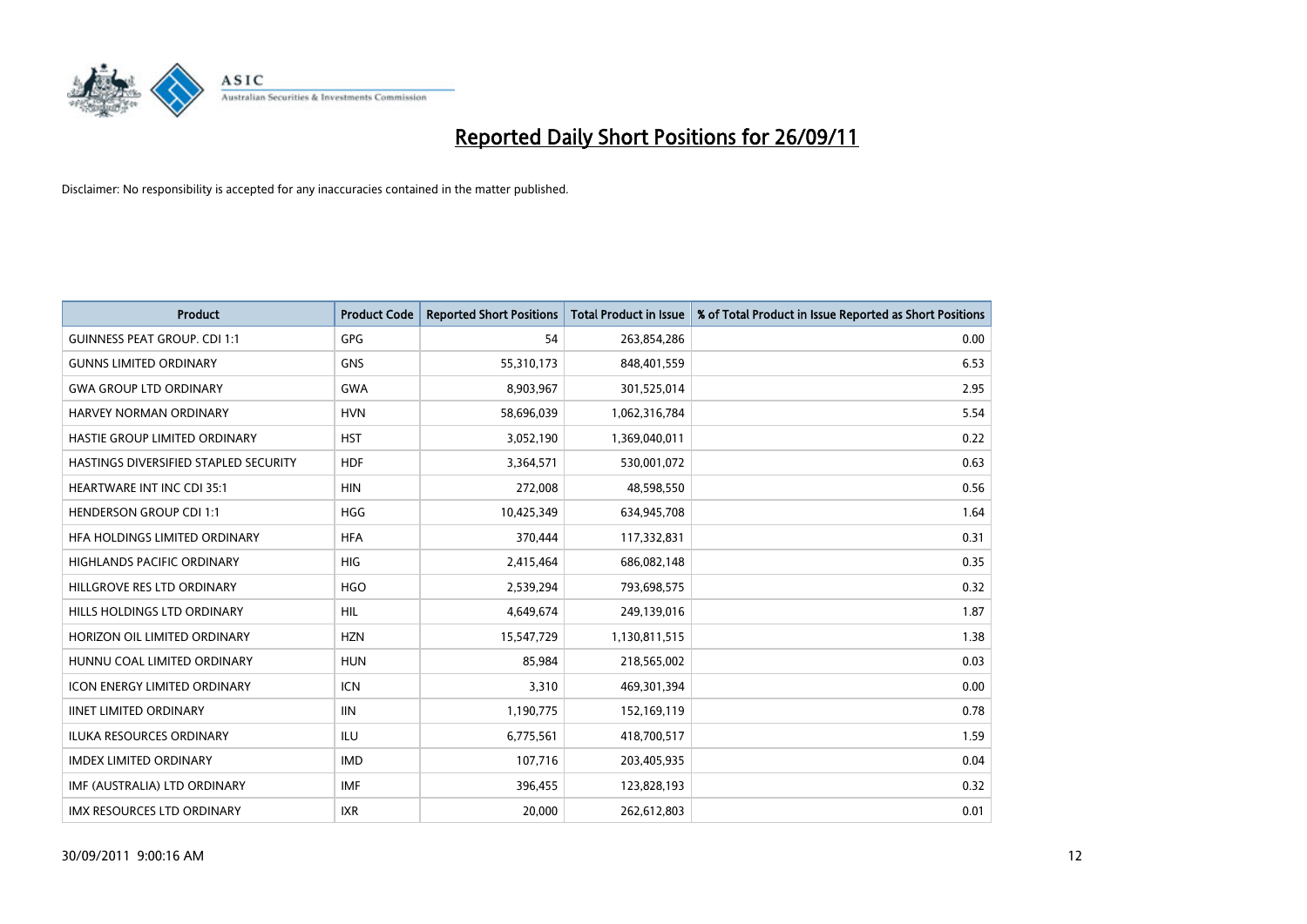

| <b>Product</b>                                | <b>Product Code</b> | <b>Reported Short Positions</b> | <b>Total Product in Issue</b> | % of Total Product in Issue Reported as Short Positions |
|-----------------------------------------------|---------------------|---------------------------------|-------------------------------|---------------------------------------------------------|
| <b>INCITEC PIVOT ORDINARY</b>                 | IPL                 | 1,240,670                       | 1,628,730,107                 | 0.06                                                    |
| <b>INDEPENDENCE GROUP ORDINARY</b>            | <b>IGO</b>          | 3,324,414                       | 202,907,135                   | 1.63                                                    |
| <b>INDOPHIL RESOURCES ORDINARY</b>            | <b>IRN</b>          | 1,384,694                       | 995,437,860                   | 0.14                                                    |
| INDUSTREA LIMITED ORDINARY                    | IDL                 | 1,593,307                       | 364,733,566                   | 0.43                                                    |
| <b>INFIGEN ENERGY STAPLED SECURITIES</b>      | <b>IFN</b>          | 6,315,986                       | 762,265,972                   | 0.84                                                    |
| ING RE COM GROUP STAPLED SECURITIES           | ILF.                | 3,583                           | 441,029,194                   | 0.00                                                    |
| <b>INSURANCE AUSTRALIA ORDINARY</b>           | <b>IAG</b>          | 14,524,723                      | 2,079,034,021                 | 0.68                                                    |
| INT GOLDFIELDS LTD ORDINARY                   | <b>IGS</b>          | 8,042,682                       | 571,520,386                   | 1.41                                                    |
| <b>INTEGRA MINING LTD, ORDINARY</b>           | <b>IGR</b>          | 5,383,567                       | 843,493,881                   | 0.62                                                    |
| <b>INTREPID MINES ORDINARY</b>                | <b>IAU</b>          | 2,375,958                       | 522,374,199                   | 0.44                                                    |
| <b>INVESTA OFFICE FUND STAPLED SECURITIES</b> | <b>IOF</b>          | 10,904,066                      | 2,729,071,212                 | 0.39                                                    |
| <b>INVOCARE LIMITED ORDINARY</b>              | IVC                 | 1,458,824                       | 107,912,897                   | 1.36                                                    |
| <b>ION LIMITED ORDINARY</b>                   | <b>ION</b>          | 164,453                         | 256,365,105                   | 0.06                                                    |
| <b>IOOF HOLDINGS LTD ORDINARY</b>             | <b>IFL</b>          | 888.907                         | 229,794,395                   | 0.38                                                    |
| <b>IRESS MARKET TECH. ORDINARY</b>            | <b>IRE</b>          | 997,815                         | 127,036,010                   | 0.78                                                    |
| <b>IRON ORE HOLDINGS ORDINARY</b>             | <b>IOH</b>          | 57,218                          | 166,087,005                   | 0.03                                                    |
| ISHARES MSCI AUS 200 ISHARES MSCI AUS 200     | <b>IOZ</b>          | 74,180                          | 2,400,836                     | 3.09                                                    |
| ISHARES MSCI EM MKTS CDI 1:1                  | IEM                 | 18,083                          | 425,700,000                   | 0.00                                                    |
| ISHARES S&P HIGH DIV ISHARES S&P HIGH DIV     | <b>IHD</b>          | 76,323                          | 2,300,931                     | 3.32                                                    |
| ISHARES SMALL ORDS ISHARES SMALL ORDS         | <b>ISO</b>          | 423,528                         | 3,901,916                     | 10.85                                                   |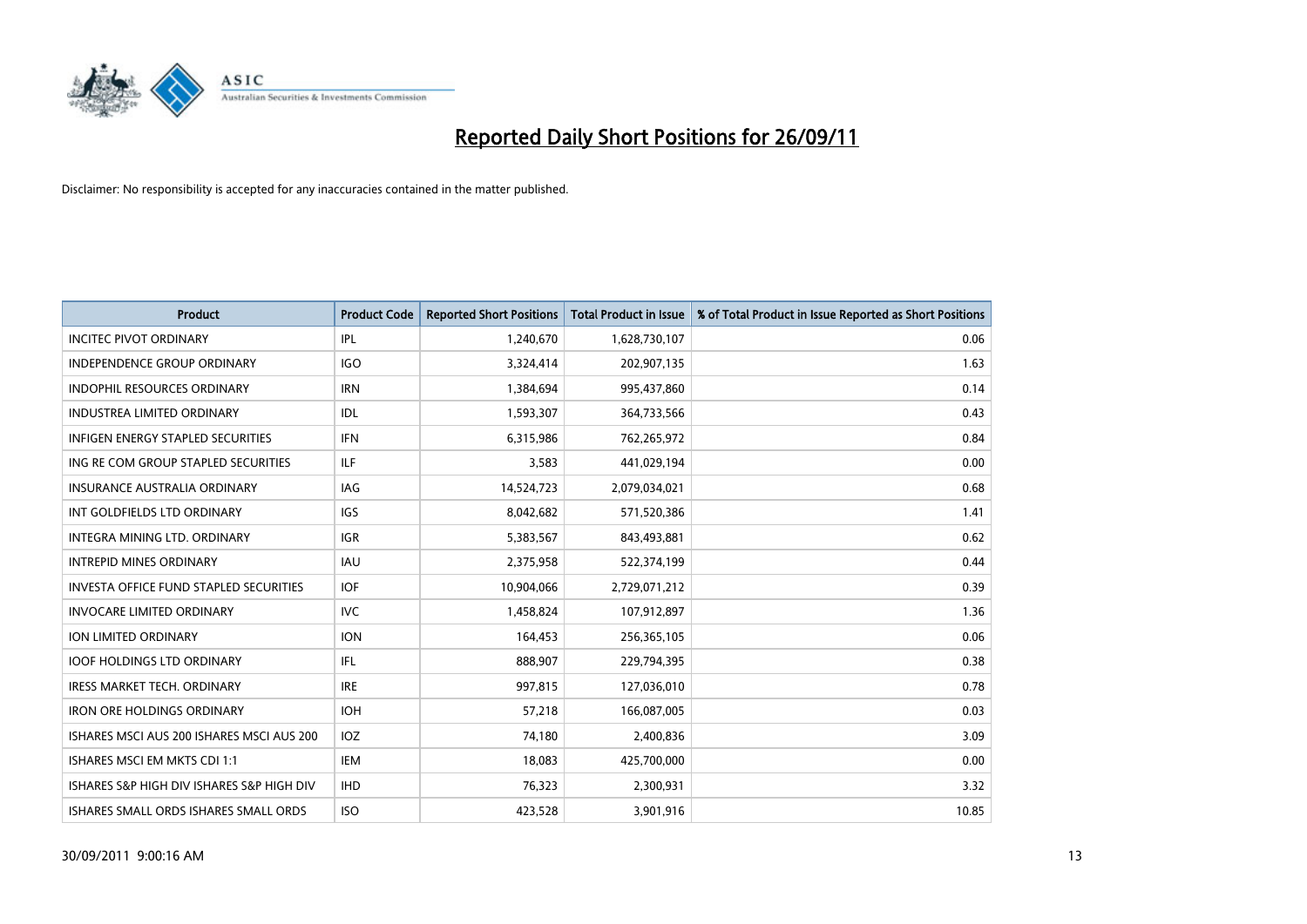

| <b>Product</b>                           | <b>Product Code</b> | <b>Reported Short Positions</b> | <b>Total Product in Issue</b> | % of Total Product in Issue Reported as Short Positions |
|------------------------------------------|---------------------|---------------------------------|-------------------------------|---------------------------------------------------------|
| <b>IVANHOE AUSTRALIA ORDINARY</b>        | <b>IVA</b>          | 971,213                         | 483,217,985                   | 0.19                                                    |
| JAMES HARDIE INDUST CHESS DEPOSITARY INT | <b>IHX</b>          | 27,851,584                      | 438,071,648                   | 6.31                                                    |
| <b>JAMESON RESOURCES ORDINARY</b>        | IAL                 | 1,600,000                       | 95,828,865                    | 1.67                                                    |
| <b>IB HI-FI LIMITED ORDINARY</b>         | <b>IBH</b>          | 18,943,140                      | 98,756,791                    | 19.15                                                   |
| <b>JUPITER MINES ORDINARY</b>            | <b>IMS</b>          | 50,059                          | 1,561,235,037                 | 0.00                                                    |
| <b>KAGARA LTD ORDINARY</b>               | KZL                 | 12,668,725                      | 718,068,836                   | 1.74                                                    |
| KANGAROO RES LTD ORDINARY                | <b>KRL</b>          | 559,980                         | 3,434,430,012                 | 0.02                                                    |
| KAROON GAS AUSTRALIA ORDINARY            | <b>KAR</b>          | 4,005,371                       | 221,420,769                   | 1.79                                                    |
| KATHMANDU HOLD LTD ORDINARY              | <b>KMD</b>          | 1,982,211                       | 200,000,000                   | 0.99                                                    |
| <b>KEYBRIDGE CAPITAL ORDINARY</b>        | <b>KBC</b>          | 5,999                           | 172,070,564                   | 0.00                                                    |
| KIMBERLEY METALS LTD ORDINARY            | <b>KBL</b>          | 1,820                           | 164,752,978                   | 0.00                                                    |
| KINGSGATE CONSOLID, ORDINARY             | <b>KCN</b>          | 2,023,496                       | 135,479,823                   | 1.50                                                    |
| KINGSROSE MINING LTD ORDINARY            | <b>KRM</b>          | 626,284                         | 267,123,726                   | 0.23                                                    |
| LEIGHTON HOLDINGS ORDINARY               | LEI                 | 11,519,581                      | 336,515,596                   | 3.42                                                    |
| LEND LEASE GROUP UNIT/ORD STAPLED        | <b>LLC</b>          | 3,896,806                       | 570,915,669                   | 0.67                                                    |
| LINC ENERGY LTD ORDINARY                 | <b>LNC</b>          | 6,439,205                       | 503,418,900                   | 1.27                                                    |
| LIQUEFIED NATURAL ORDINARY               | <b>LNG</b>          | 370,140                         | 267,699,015                   | 0.14                                                    |
| <b>LYNAS CORPORATION ORDINARY</b>        | <b>LYC</b>          | 87,905,576                      | 1,713,846,913                 | 5.14                                                    |
| M2 TELECOMMUNICATION ORDINARY            | <b>MTU</b>          | 166,167                         | 123,731,285                   | 0.13                                                    |
| MACA LIMITED ORDINARY                    | <b>MLD</b>          | 37,959                          | 150,000,000                   | 0.03                                                    |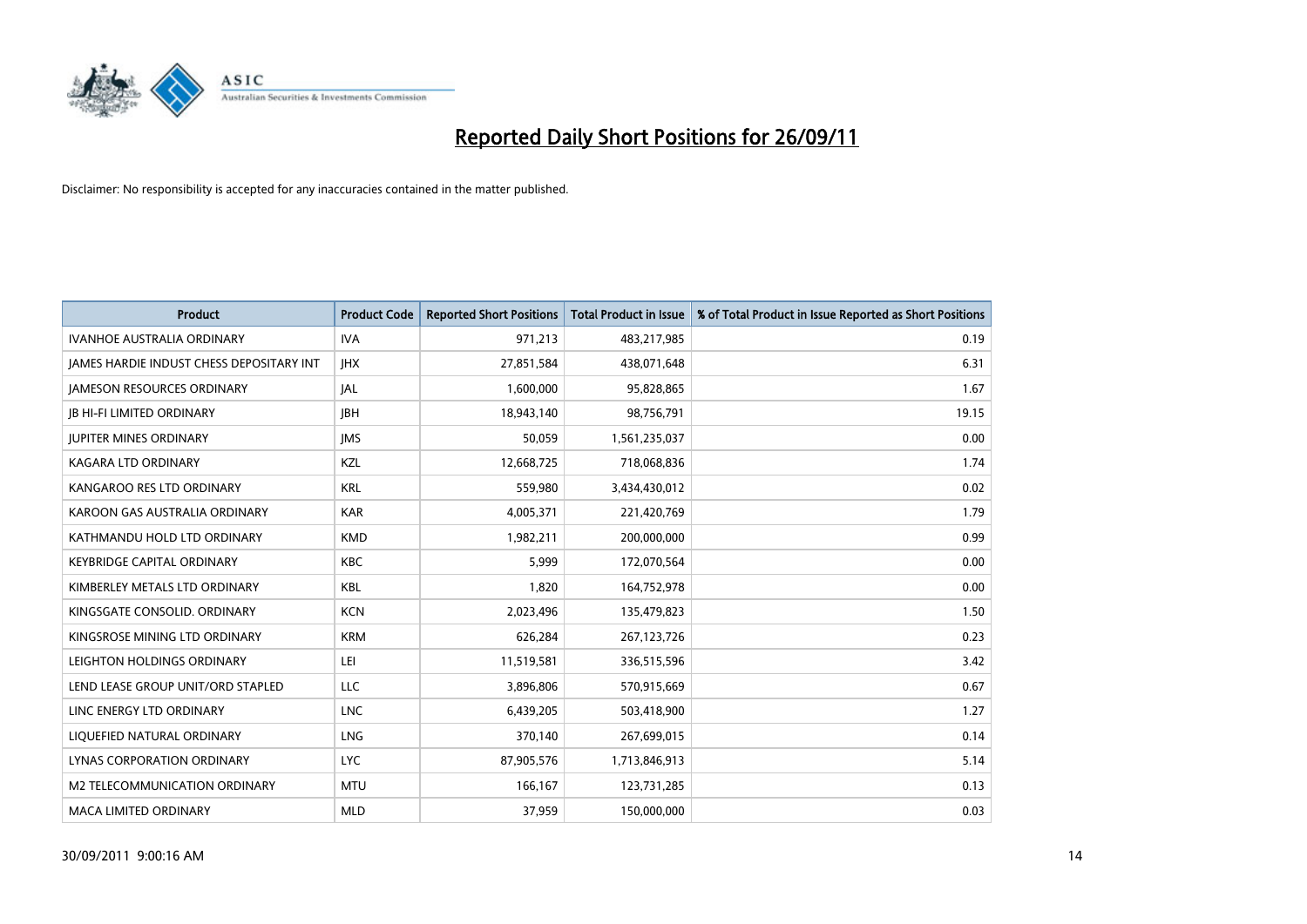

| <b>Product</b>                        | <b>Product Code</b> | <b>Reported Short Positions</b> | <b>Total Product in Issue</b> | % of Total Product in Issue Reported as Short Positions |
|---------------------------------------|---------------------|---------------------------------|-------------------------------|---------------------------------------------------------|
| MACARTHUR COAL ORDINARY               | <b>MCC</b>          | 877,108                         | 302,092,343                   | 0.28                                                    |
| <b>MACMAHON HOLDINGS ORDINARY</b>     | <b>MAH</b>          | 5,629,355                       | 738,631,705                   | 0.78                                                    |
| MACQ ATLAS ROADS GRP ORDINARY STAPLED | <b>MQA</b>          | 11,635,464                      | 464,279,594                   | 2.50                                                    |
| MACQUARIE GROUP LTD ORDINARY          | <b>MOG</b>          | 4,512,536                       | 348,285,032                   | 1.28                                                    |
| MAP GROUP STAPLED US PROHIBIT.        | <b>MAP</b>          | 6,273,283                       | 1,861,210,782                 | 0.32                                                    |
| <b>MARENGO MINING ORDINARY</b>        | <b>MGO</b>          | 226,153                         | 1,002,399,863                 | 0.02                                                    |
| MATRIX C & E LTD ORDINARY             | <b>MCE</b>          | 313,635                         | 77,081,507                    | 0.40                                                    |
| MCMILLAN SHAKESPEARE ORDINARY         | <b>MMS</b>          | 42,548                          | 68,276,977                    | 0.05                                                    |
| <b>MCPHERSON'S LTD ORDINARY</b>       | <b>MCP</b>          | 214,050                         | 72,401,758                    | 0.30                                                    |
| MEDUSA MINING LTD ORDINARY            | <b>MML</b>          | 1,190,099                       | 188,827,911                   | 0.64                                                    |
| MELBOURNE IT LIMITED ORDINARY         | <b>MLB</b>          | 152,780                         | 80,662,621                    | 0.19                                                    |
| MEO AUSTRALIA LTD ORDINARY            | <b>MEO</b>          | 1,042,225                       | 539,913,260                   | 0.20                                                    |
| <b>MERMAID MARINE ORDINARY</b>        | <b>MRM</b>          | 1,811,735                       | 216,056,075                   | 0.84                                                    |
| MESOBLAST LIMITED ORDINARY            | <b>MSB</b>          | 5,628,881                       | 280,425,258                   | 2.00                                                    |
| METALS X LIMITED ORDINARY             | <b>MLX</b>          | 326,940                         | 1,348,673,470                 | 0.03                                                    |
| METCASH LIMITED ORDINARY              | <b>MTS</b>          | 31,633,417                      | 770,720,699                   | 4.09                                                    |
| METGASCO LIMITED ORDINARY             | <b>MEL</b>          | 235,435                         | 337,396,221                   | 0.07                                                    |
| METMINCO LIMITED ORDINARY             | <b>MNC</b>          | 1,577,086                       | 1,462,616,146                 | 0.11                                                    |
| METROCOAL LIMITED ORDINARY            | <b>MTE</b>          | 300,000                         | 101,973,663                   | 0.29                                                    |
| MHM METALS LIMITED ORDINARY           | <b>MHM</b>          | 122,125                         | 102,252,570                   | 0.12                                                    |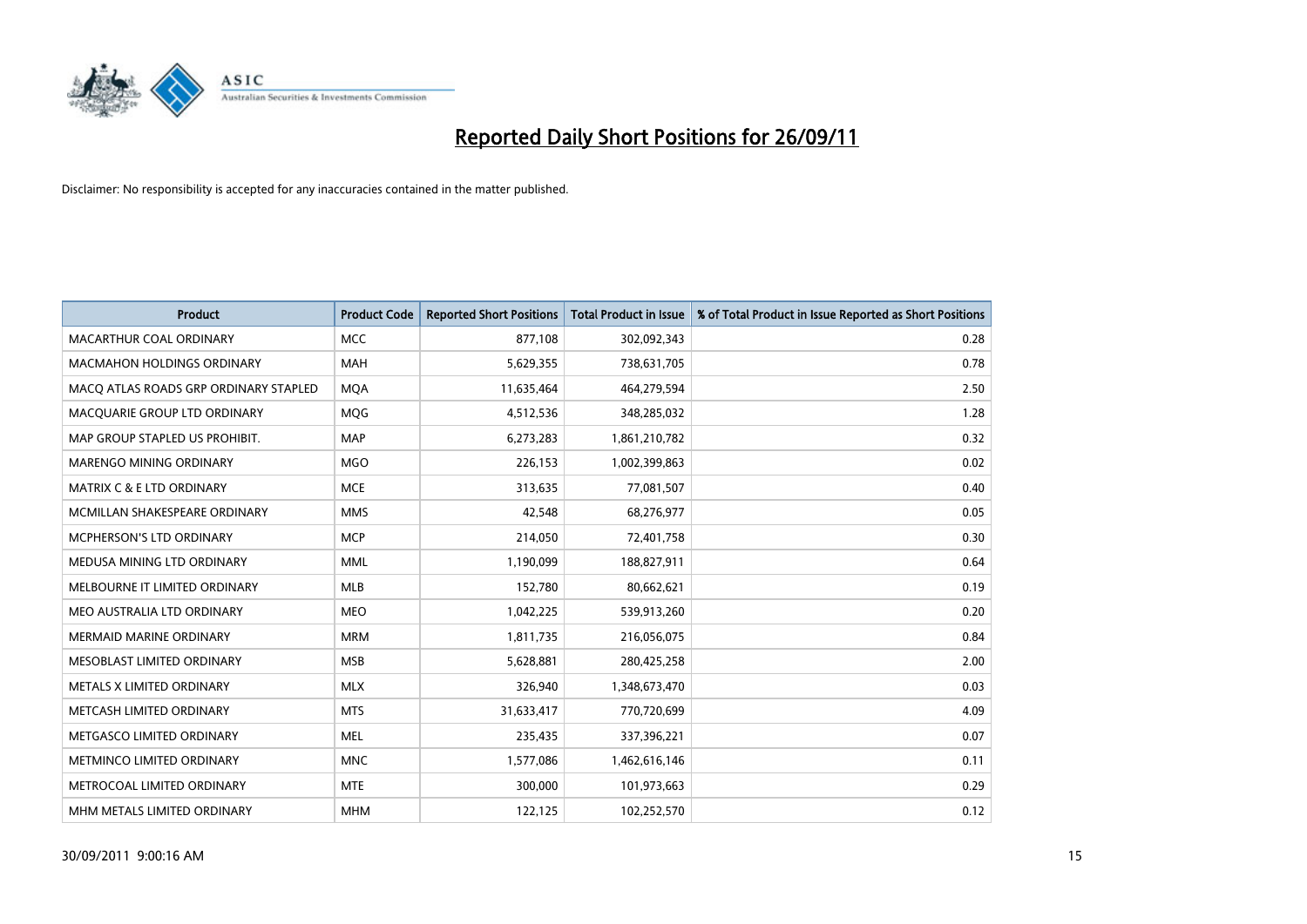

| <b>Product</b>                       | <b>Product Code</b> | <b>Reported Short Positions</b> | <b>Total Product in Issue</b> | % of Total Product in Issue Reported as Short Positions |
|--------------------------------------|---------------------|---------------------------------|-------------------------------|---------------------------------------------------------|
| MICLYN EXP OFFSHR ORDINARY           | <b>MIO</b>          | 279,891                         | 274,618,684                   | 0.10                                                    |
| MINARA RESOURCES ORDINARY            | <b>MRE</b>          | 6,884,867                       | 1,169,424,487                 | 0.59                                                    |
| MINCOR RESOURCES NL ORDINARY         | <b>MCR</b>          | 1,497,244                       | 197,740,804                   | 0.74                                                    |
| MINEMAKERS LIMITED ORDINARY          | <b>MAK</b>          | 44,227                          | 227,003,950                   | 0.02                                                    |
| MINERAL DEPOSITS ORDINARY            | <b>MDL</b>          | 553,865                         | 83,538,786                    | 0.65                                                    |
| MINERAL RESOURCES, ORDINARY          | <b>MIN</b>          | 1,044,713                       | 183,778,017                   | 0.56                                                    |
| MIRABELA NICKEL LTD ORDINARY         | <b>MBN</b>          | 17,746,988                      | 491,781,237                   | 3.61                                                    |
| MIRVAC GROUP STAPLED SECURITIES      | <b>MGR</b>          | 36,446,172                      | 3,416,924,188                 | 1.04                                                    |
| <b>MOLOPO ENERGY LTD ORDINARY</b>    | <b>MPO</b>          | 1,741,235                       | 245,579,810                   | 0.70                                                    |
| <b>MONADELPHOUS GROUP ORDINARY</b>   | <b>MND</b>          | 1,043,771                       | 88,651,827                    | 1.16                                                    |
| MORTGAGE CHOICE LTD ORDINARY         | <b>MOC</b>          | 178,954                         | 119,948,255                   | 0.15                                                    |
| <b>MOUNT GIBSON IRON ORDINARY</b>    | <b>MGX</b>          | 12,817,762                      | 1,082,570,693                 | 1.18                                                    |
| MULTIPLEX SITES SITES                | <b>MXUPA</b>        | 22                              | 4,500,000                     | 0.00                                                    |
| <b>MURCHISON METALS LTD ORDINARY</b> | <b>MMX</b>          | 14,780,530                      | 437,354,555                   | 3.36                                                    |
| <b>MYER HOLDINGS LTD ORDINARY</b>    | <b>MYR</b>          | 54,396,039                      | 583,274,551                   | 9.31                                                    |
| <b>MYSTATE LIMITED ORDINARY</b>      | <b>MYS</b>          | 1,400                           | 67,463,454                    | 0.00                                                    |
| NATIONAL AUST, BANK ORDINARY         | <b>NAB</b>          | 23,412,570                      | 2,201,147,145                 | 1.04                                                    |
| NATURAL FUEL LIMITED ORDINARY        | <b>NFL</b>          |                                 | 1,121,912                     | 0.00                                                    |
| NAVIGATOR RESOURCES ORDINARY         | <b>NAV</b>          | 500                             | 2,096,058,840                 | 0.00                                                    |
| NAVITAS LIMITED ORDINARY             | <b>NVT</b>          | 2,738,656                       | 375,230,115                   | 0.72                                                    |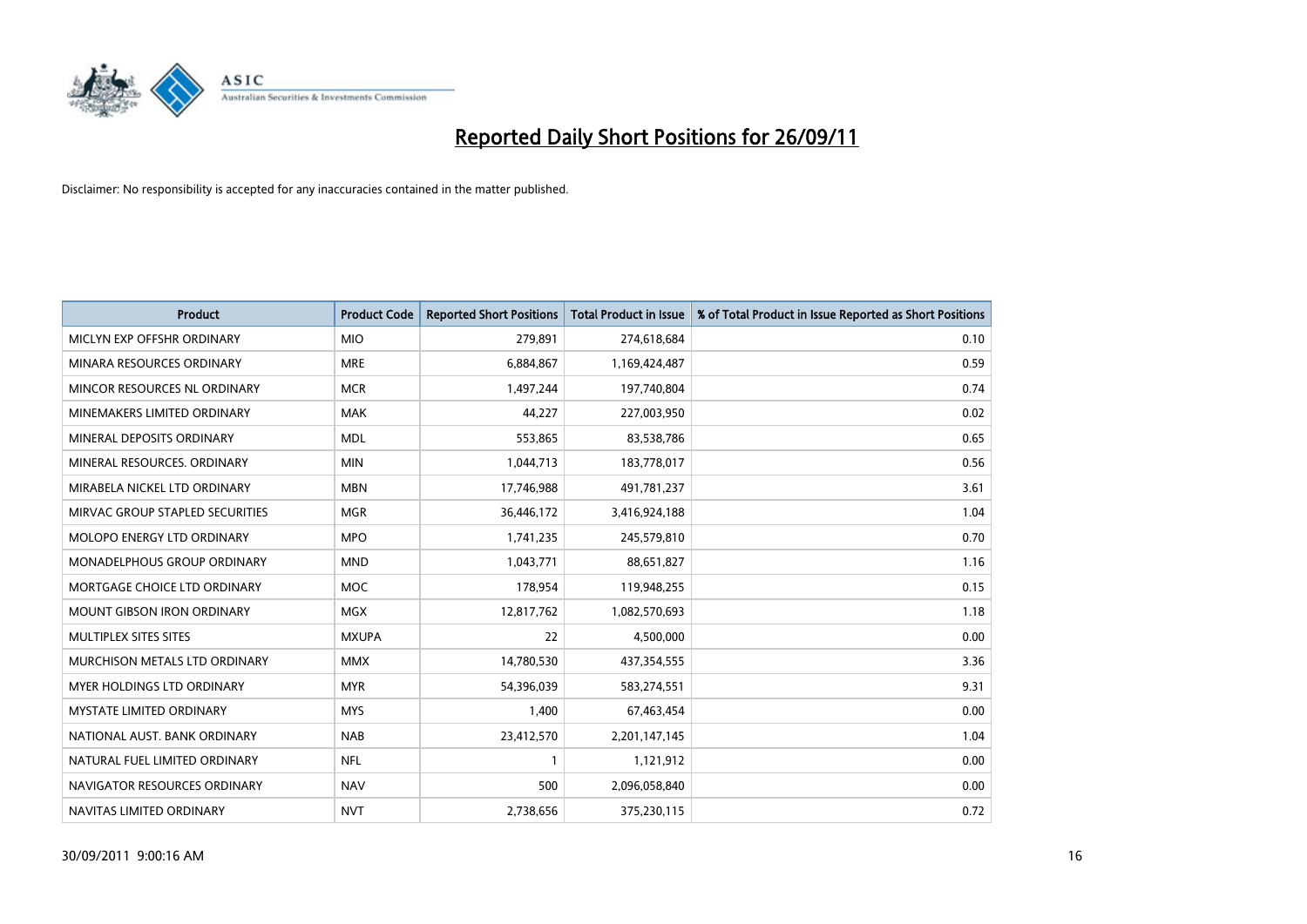

| <b>Product</b>                        | <b>Product Code</b> | <b>Reported Short Positions</b> | <b>Total Product in Issue</b> | % of Total Product in Issue Reported as Short Positions |
|---------------------------------------|---------------------|---------------------------------|-------------------------------|---------------------------------------------------------|
| NEPTUNE MARINE ORDINARY               | <b>NMS</b>          | 182,253                         | 1,748,545,632                 | 0.01                                                    |
| NEW HOPE CORPORATION ORDINARY         | <b>NHC</b>          | 306,175                         | 830,230,549                   | 0.04                                                    |
| NEWCREST MINING ORDINARY              | <b>NCM</b>          | 2,443,990                       | 765,000,000                   | 0.28                                                    |
| NEWS CORP A NON-VOTING CDI            | <b>NWSLV</b>        | 3,342,798                       | 1,777,367,053                 | 0.19                                                    |
| NEWS CORP B VOTING CDI                | <b>NWS</b>          | 4,048,671                       | 798,520,953                   | 0.47                                                    |
| NEXBIS LIMITED ORDINARY               | <b>NBS</b>          | 63,733                          | 798,356,704                   | 0.01                                                    |
| NEXTDC LIMITED ORDINARY               | <b>NXT</b>          | 22,857                          | 123,533,558                   | 0.02                                                    |
| NEXUS ENERGY LIMITED ORDINARY         | <b>NXS</b>          | 5,698,719                       | 1,326,697,820                 | 0.42                                                    |
| NIB HOLDINGS LIMITED ORDINARY         | <b>NHF</b>          | 104,911                         | 466,733,110                   | 0.02                                                    |
| NICK SCALI LIMITED ORDINARY           | <b>NCK</b>          | 5,000                           | 81,000,000                    | 0.01                                                    |
| NIDO PETROLEUM ORDINARY               | <b>NDO</b>          | 901,899                         | 1,389,163,151                 | 0.07                                                    |
| NOBLE MINERAL RES ORDINARY            | <b>NMG</b>          | 1,562,257                       | 460,308,567                   | 0.35                                                    |
| NORTHERN IRON LTD ORDINARY            | <b>NFE</b>          | 821,780                         | 336,084,863                   | 0.24                                                    |
| NRW HOLDINGS LIMITED ORDINARY         | <b>NWH</b>          | 480,207                         | 278,888,011                   | 0.16                                                    |
| NUCOAL RESOURCES NL ORDINARY          | <b>NCR</b>          | 74,700                          | 437,193,340                   | 0.02                                                    |
| NUFARM LIMITED ORDINARY               | <b>NUF</b>          | 3,918,892                       | 261,833,005                   | 1.50                                                    |
| OAKTON LIMITED ORDINARY               | <b>OKN</b>          | 642,179                         | 93,800,235                    | 0.69                                                    |
| OCEANAGOLD CORP. CHESS DEPOSITARY INT | <b>OGC</b>          | 1,154,563                       | 262,600,385                   | 0.42                                                    |
| OCEANIA CAPITAL LTD ORDINARY          | <b>OCP</b>          | 2.500                           | 91,921,295                    | 0.00                                                    |
| OIL SEARCH LTD ORDINARY               | <b>OSH</b>          | 11,689,801                      | 1,320,648,378                 | 0.86                                                    |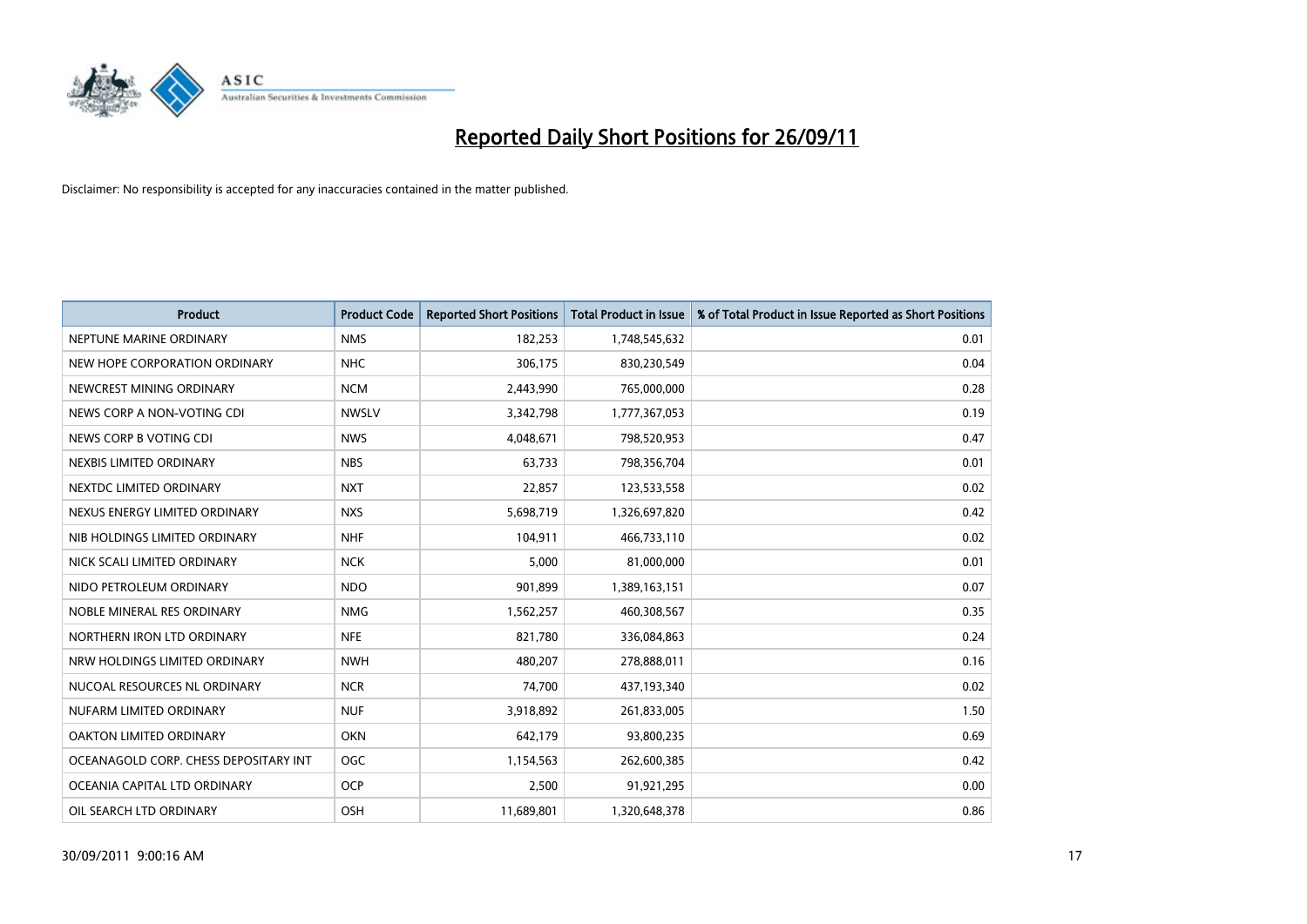

| <b>Product</b>                 | <b>Product Code</b> | <b>Reported Short Positions</b> | <b>Total Product in Issue</b> | % of Total Product in Issue Reported as Short Positions |
|--------------------------------|---------------------|---------------------------------|-------------------------------|---------------------------------------------------------|
| OM HOLDINGS LIMITED ORDINARY   | <b>OMH</b>          | 10,856,970                      | 504,105,150                   | 2.16                                                    |
| ONESTEEL LIMITED ORDINARY      | OST                 | 22,411,948                      | 1,338,106,652                 | 1.69                                                    |
| ORICA LIMITED ORDINARY         | ORI                 | 2,334,556                       | 363,966,570                   | 0.63                                                    |
| ORIGIN ENERGY ORDINARY         | <b>ORG</b>          | 13,430,367                      | 1,065,449,259                 | 1.25                                                    |
| OROCOBRE LIMITED ORDINARY      | <b>ORE</b>          | 183,276                         | 103,195,029                   | 0.17                                                    |
| OROTONGROUP LIMITED ORDINARY   | ORL                 | 75,386                          | 40,880,902                    | 0.18                                                    |
| OTTO ENERGY LIMITED ORDINARY   | OEL                 | 109,204                         | 1,138,290,071                 | 0.01                                                    |
| OZ MINERALS ORDINARY           | OZL                 | 8,409,457                       | 323,877,514                   | 2.60                                                    |
| <b>PACIFIC BRANDS ORDINARY</b> | <b>PBG</b>          | 8,597,038                       | 931,386,248                   | 0.96                                                    |
| PALADIN ENERGY LTD ORDINARY    | <b>PDN</b>          | 17,605,837                      | 778,525,732                   | 2.26                                                    |
| PANAUST LIMITED ORDINARY       | <b>PNA</b>          | 7,751,728                       | 593,867,443                   | 1.29                                                    |
| PANORAMIC RESOURCES ORDINARY   | PAN                 | 1,368,788                       | 207,050,710                   | 0.64                                                    |
| PAPERLINX LIMITED ORDINARY     | <b>PPX</b>          | 4,224,745                       | 609,280,761                   | 0.70                                                    |
| PAPILLON RES LTD ORDINARY      | PIR                 | 510,324                         | 207,979,519                   | 0.24                                                    |
| PATTIES FOODS LTD ORDINARY     | PFL                 |                                 | 138,989,223                   | 0.00                                                    |
| PEAK RESOURCES ORDINARY        | <b>PEK</b>          | 103,783                         | 155,979,643                   | 0.07                                                    |
| PEET LIMITED ORDINARY          | <b>PPC</b>          | 104,619                         | 318,038,544                   | 0.03                                                    |
| PENINSULA ENERGY LTD ORDINARY  | <b>PEN</b>          | 1,493,377                       | 2,125,490,443                 | 0.07                                                    |
| PERILYA LIMITED ORDINARY       | PEM                 | 324,841                         | 526,075,563                   | 0.06                                                    |
| PERPETUAL LIMITED ORDINARY     | PPT                 | 2,951,833                       | 44,692,304                    | 6.59                                                    |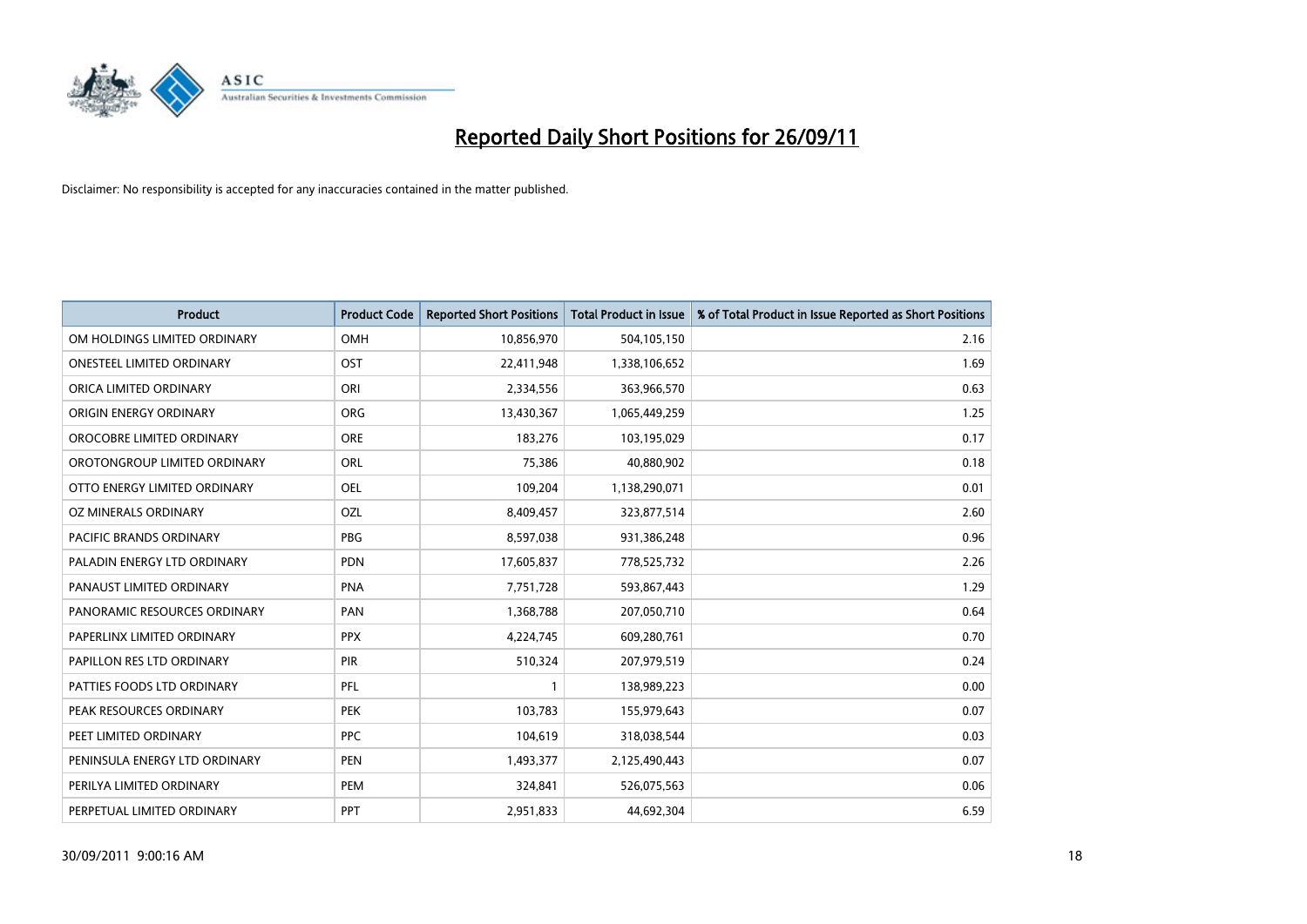

| <b>Product</b>                      | <b>Product Code</b> | <b>Reported Short Positions</b> | <b>Total Product in Issue</b> | % of Total Product in Issue Reported as Short Positions |
|-------------------------------------|---------------------|---------------------------------|-------------------------------|---------------------------------------------------------|
| PERSEUS MINING LTD ORDINARY         | PRU                 | 1,620,414                       | 426,717,088                   | 0.37                                                    |
| PETSEC ENERGY ORDINARY              | <b>PSA</b>          | 223,332                         | 231,283,622                   | 0.10                                                    |
| PHARMAXIS LTD ORDINARY              | <b>PXS</b>          | 2,005,471                       | 229,116,309                   | 0.88                                                    |
| PHOTON GROUP LTD ORDINARY           | PGA                 | 250,510                         | 1,540,886,866                 | 0.02                                                    |
| PLATINUM ASSET ORDINARY             | <b>PTM</b>          | 8,178,048                       | 561,347,878                   | 1.47                                                    |
| PLATINUM AUSTRALIA ORDINARY         | PLA                 | 5,957,961                       | 417,130,039                   | 1.45                                                    |
| PLATINUM CAPITAL LTD ORDINARY       | <b>PMC</b>          |                                 | 165,756,878                   | 0.00                                                    |
| PMP LIMITED ORDINARY                | <b>PMP</b>          | 23,111                          | 329,842,473                   | 0.01                                                    |
| PORT BOUVARD LIMITED ORDINARY       | PBD                 | 6,754                           | 593,868,295                   | 0.00                                                    |
| PREMIER INVESTMENTS ORDINARY        | <b>PMV</b>          | 223,870                         | 155,062,831                   | 0.14                                                    |
| PRIMA BIOMED LTD ORDINARY           | <b>PRR</b>          | 1,737,460                       | 1,009,053,263                 | 0.17                                                    |
| PRIMARY HEALTH CARE ORDINARY        | <b>PRY</b>          | 9,187,596                       | 497,469,803                   | 1.86                                                    |
| PRIME MEDIA GRP LTD ORDINARY        | PRT                 | 2,305                           | 366,330,303                   | 0.00                                                    |
| PROGEN PHARMACEUTIC ORDINARY        | PGL                 | 151,596                         | 24,709,097                    | 0.61                                                    |
| PROGRAMMED ORDINARY                 | <b>PRG</b>          | 596,507                         | 118,169,908                   | 0.50                                                    |
| PSIVIDA CORP CDI 1:1                | <b>PVA</b>          | 6,878                           | 8,737,186                     | 0.08                                                    |
| <b>QANTAS AIRWAYS ORDINARY</b>      | QAN                 | 29,348,414                      | 2,265,123,620                 | 1.29                                                    |
| <b>OBE INSURANCE GROUP ORDINARY</b> | <b>OBE</b>          | 25,111,086                      | 1,092,654,587                 | 2.27                                                    |
| OR NATIONAL LIMITED ORDINARY        | <b>ORN</b>          | 20,709,536                      | 2,440,000,000                 | 0.84                                                    |
| <b>QUBE LOGISTICS HLDG ORDINARY</b> | <b>QUB</b>          | 78,873                          | 801,927,594                   | 0.01                                                    |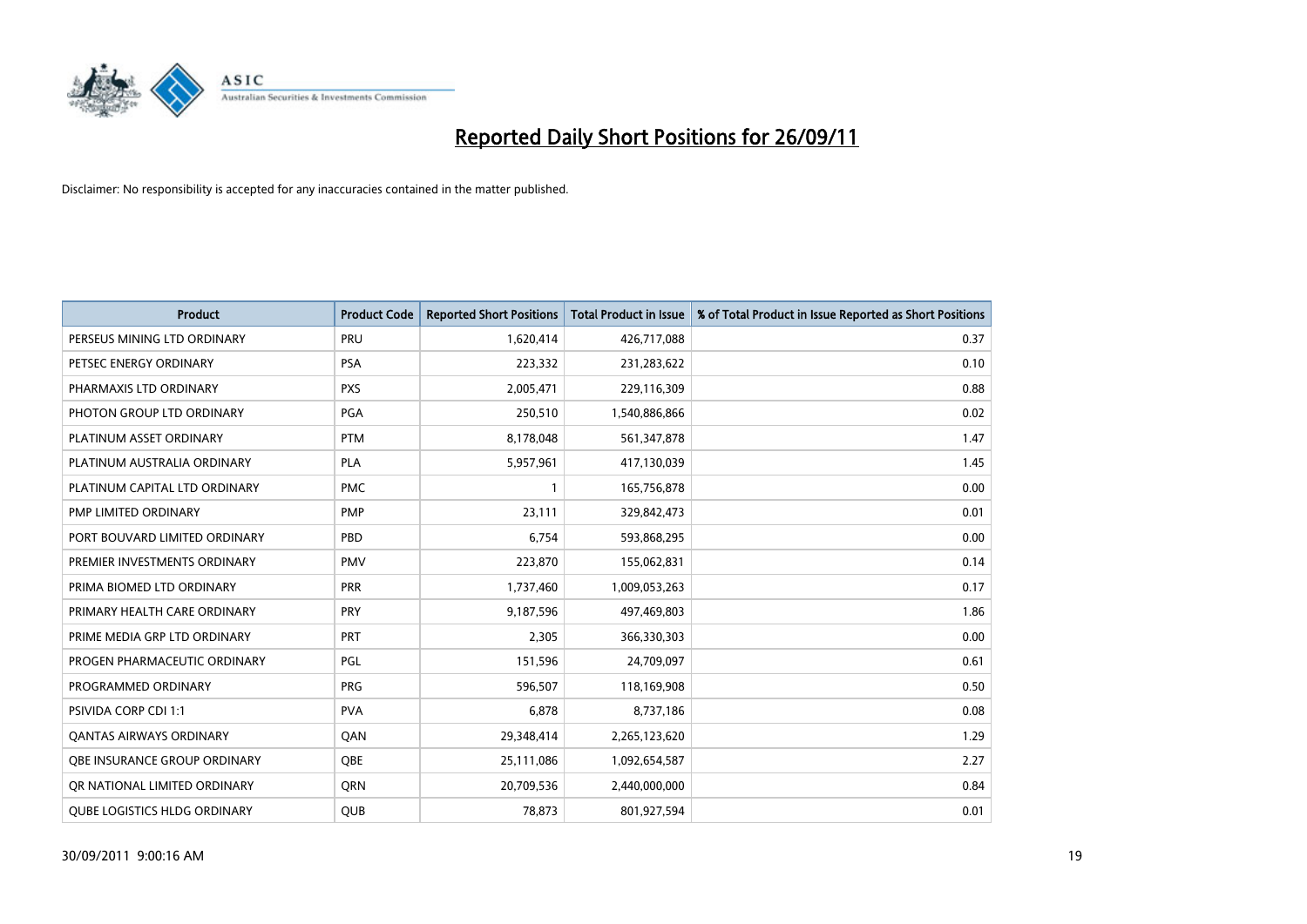

| <b>Product</b>                     | <b>Product Code</b> | <b>Reported Short Positions</b> | <b>Total Product in Issue</b> | % of Total Product in Issue Reported as Short Positions |
|------------------------------------|---------------------|---------------------------------|-------------------------------|---------------------------------------------------------|
| RAMELIUS RESOURCES ORDINARY        | <b>RMS</b>          | 83,312                          | 291,767,215                   | 0.02                                                    |
| RAMSAY HEALTH CARE ORDINARY        | <b>RHC</b>          | 1,229,986                       | 202,081,252                   | 0.58                                                    |
| <b>RCR TOMLINSON ORDINARY</b>      | <b>RCR</b>          | 68.067                          | 133,010,172                   | 0.05                                                    |
| <b>REA GROUP ORDINARY</b>          | <b>REA</b>          | 341,849                         | 130,401,680                   | 0.24                                                    |
| <b>RECKON LIMITED ORDINARY</b>     | <b>RKN</b>          | 837,000                         | 133,384,060                   | 0.63                                                    |
| <b>RED FORK ENERGY ORDINARY</b>    | <b>RFE</b>          | 7,696                           | 269,769,853                   | 0.00                                                    |
| REDBANK ENERGY LTD ORDINARY        | AEJ                 | 19                              | 786,287                       | 0.00                                                    |
| REED RESOURCES LTD ORDINARY        | <b>RDR</b>          | 387,120                         | 264,742,501                   | 0.15                                                    |
| <b>REGIS RESOURCES ORDINARY</b>    | <b>RRL</b>          | 1,273,134                       | 433,857,441                   | 0.29                                                    |
| RESMED INC CDI 10:1                | <b>RMD</b>          | 5,714,507                       | 1,556,242,300                 | 0.36                                                    |
| RESOLUTE MINING ORDINARY           | <b>RSG</b>          | 4,642,272                       | 468,608,774                   | 0.97                                                    |
| RESOURCE AND INVEST. ORDINARY      | <b>RNI</b>          | 21,517                          | 124,984,308                   | 0.02                                                    |
| RESOURCE GENERATION ORDINARY       | <b>RES</b>          | 385,328                         | 262,895,652                   | 0.15                                                    |
| RETAIL FOOD GROUP ORDINARY         | <b>RFG</b>          | 37,272                          | 108,219,282                   | 0.03                                                    |
| REVERSE CORP LIMITED ORDINARY      | <b>REF</b>          | 25,141                          | 92,382,175                    | 0.03                                                    |
| REX MINERALS LIMITED ORDINARY      | <b>RXM</b>          | 1,279,588                       | 153,635,519                   | 0.83                                                    |
| RHG LIMITED ORDINARY               | <b>RHG</b>          | 77,800                          | 308,483,177                   | 0.02                                                    |
| RIALTO ENERGY ORDINARY             | <b>RIA</b>          | 296,775                         | 375,006,264                   | 0.08                                                    |
| <b>RIDLEY CORPORATION ORDINARY</b> | <b>RIC</b>          | 509,655                         | 307,817,071                   | 0.17                                                    |
| RIO TINTO LIMITED ORDINARY         | <b>RIO</b>          | 21,750,073                      | 435,758,720                   | 4.96                                                    |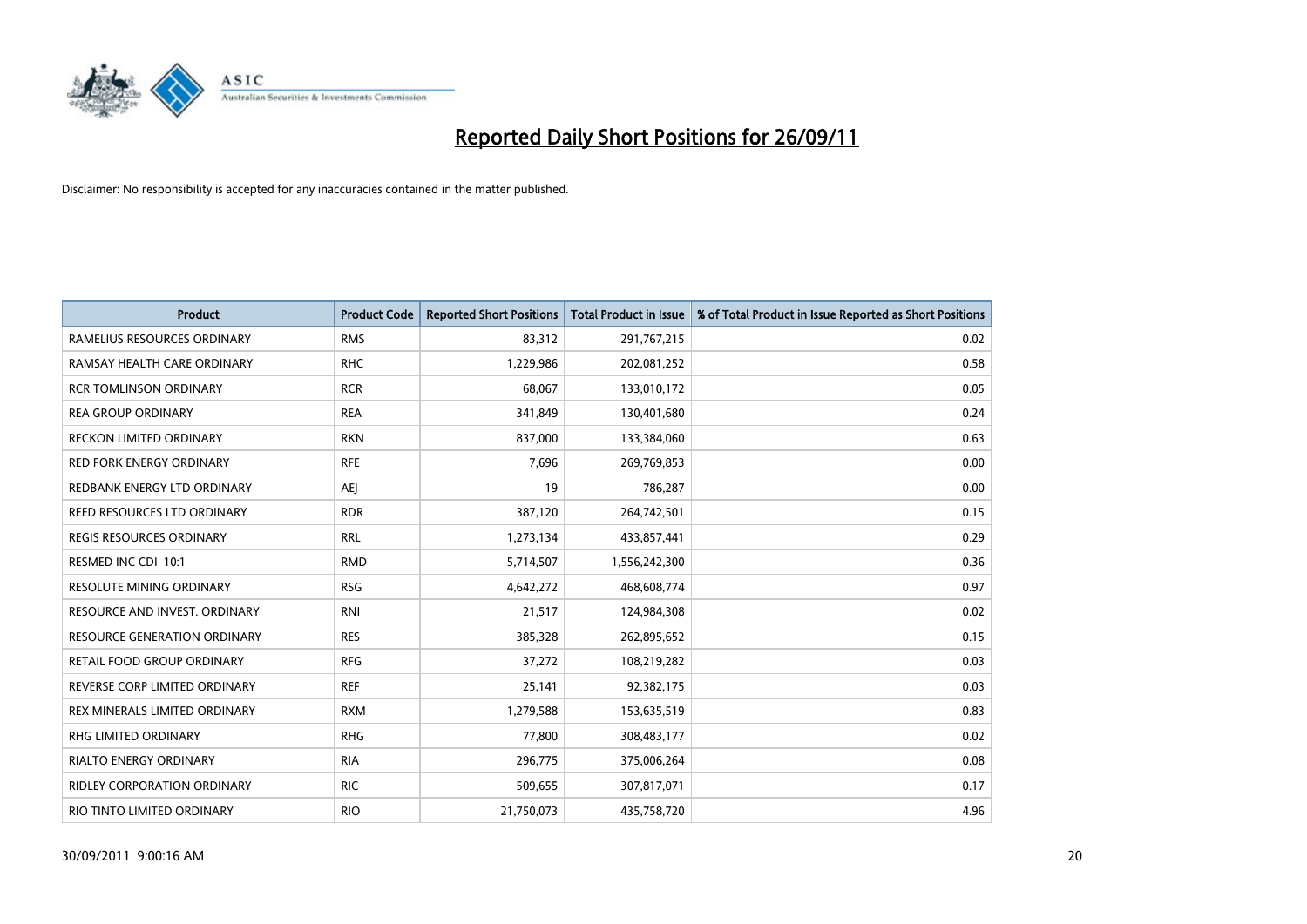

| <b>Product</b>                    | <b>Product Code</b> | <b>Reported Short Positions</b> | <b>Total Product in Issue</b> | % of Total Product in Issue Reported as Short Positions |
|-----------------------------------|---------------------|---------------------------------|-------------------------------|---------------------------------------------------------|
| <b>RIVERCITY MOTORWAY STAPLED</b> | <b>RCY</b>          | 132,000                         | 957,010,115                   | 0.01                                                    |
| ROBUST RESOURCES ORDINARY         | <b>ROL</b>          | 1,118,816                       | 84,944,097                    | 1.32                                                    |
| ROC OIL COMPANY ORDINARY          | <b>ROC</b>          | 1,234,403                       | 713,254,560                   | 0.17                                                    |
| ROYAL WOLF HOLDINGS ORDINARY      | <b>RWH</b>          | 60.000                          | 100,387,052                   | 0.06                                                    |
| SAI GLOBAL LIMITED ORDINARY       | SAI                 | 1,977,651                       | 200,050,279                   | 0.98                                                    |
| SALMAT LIMITED ORDINARY           | <b>SLM</b>          | 323,609                         | 159,802,174                   | 0.20                                                    |
| SAMSON OIL & GAS LTD ORDINARY     | SSN                 | 331,514                         | 1,749,887,420                 | 0.01                                                    |
| SANDFIRE RESOURCES ORDINARY       | <b>SFR</b>          | 2,027,519                       | 150,279,969                   | 1.34                                                    |
| SANTOS LTD ORDINARY               | <b>STO</b>          | 20,029,839                      | 878,148,624                   | 2.25                                                    |
| SARACEN MINERAL ORDINARY          | SAR                 | 2,368,524                       | 566,051,415                   | 0.41                                                    |
| SEDGMAN LIMITED ORDINARY          | SDM                 | 341,966                         | 209,752,689                   | 0.16                                                    |
| SEEK LIMITED ORDINARY             | <b>SEK</b>          | 19,824,825                      | 337,079,207                   | 5.89                                                    |
| SELECT HARVESTS ORDINARY          | SHV                 | 417,771                         | 56,226,960                    | 0.74                                                    |
| SENETAS CORPORATION ORDINARY      | <b>SEN</b>          | 756,999                         | 463,105,195                   | 0.16                                                    |
| SERVCORP LIMITED ORDINARY         | SRV                 | 46,636                          | 98,440,807                    | 0.05                                                    |
| SERVICE STREAM ORDINARY           | <b>SSM</b>          | 344,663                         | 283,418,867                   | 0.12                                                    |
| SEVEN GROUP HOLDINGS ORDINARY     | <b>SVW</b>          | 560,617                         | 306,410,281                   | 0.17                                                    |
| SEVEN WEST MEDIA LTD ORDINARY     | <b>SWM</b>          | 1,438,716                       | 610,327,899                   | 0.23                                                    |
| SIGMA PHARMACEUTICAL ORDINARY     | <b>SIP</b>          | 12,601,478                      | 1,178,626,572                 | 1.07                                                    |
| SILEX SYSTEMS ORDINARY            | <b>SLX</b>          | 589,469                         | 170,133,997                   | 0.33                                                    |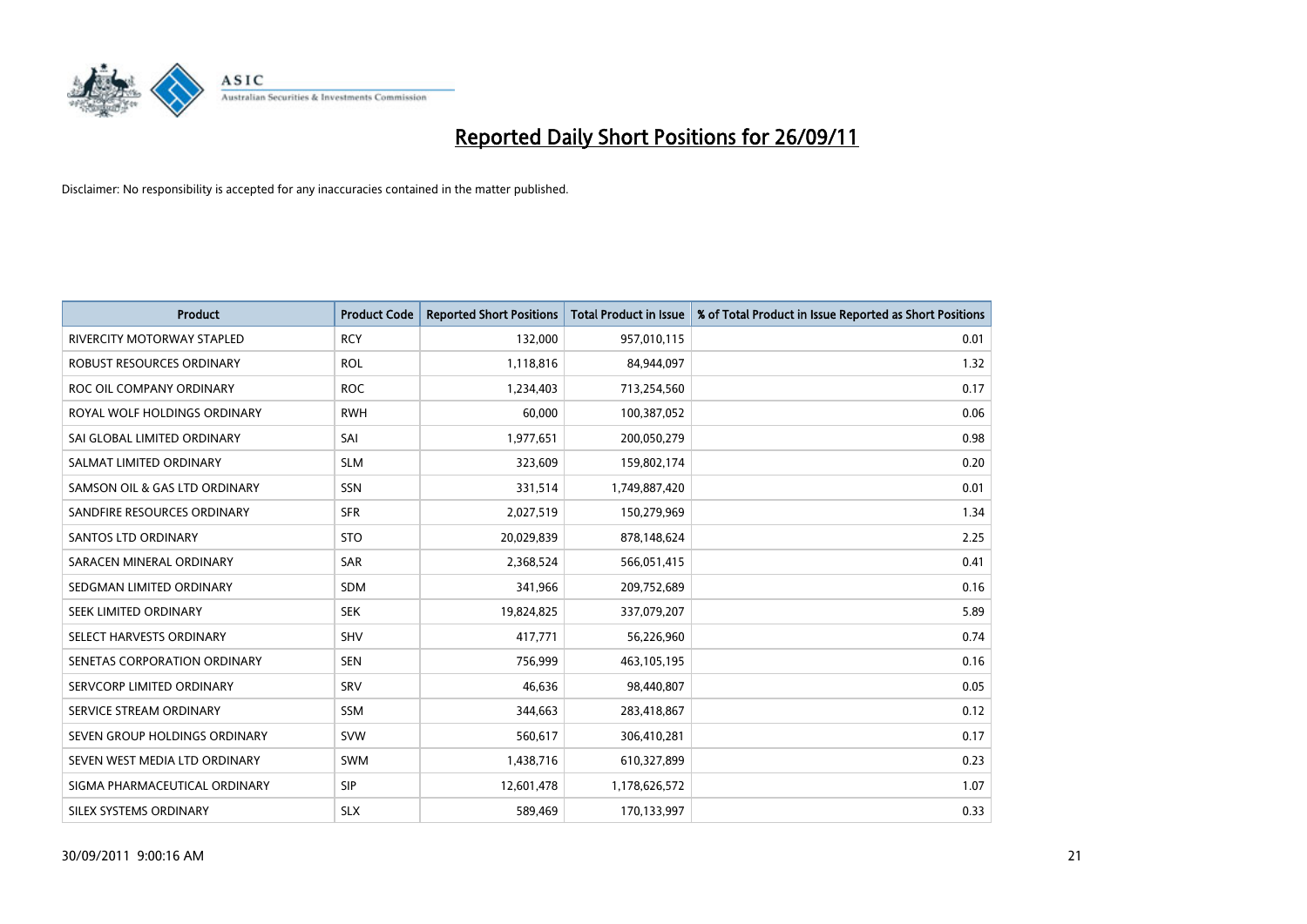

| <b>Product</b>                           | <b>Product Code</b> | <b>Reported Short Positions</b> | <b>Total Product in Issue</b> | % of Total Product in Issue Reported as Short Positions |
|------------------------------------------|---------------------|---------------------------------|-------------------------------|---------------------------------------------------------|
| SILVER LAKE RESOURCE ORDINARY            | <b>SLR</b>          | 185,799                         | 178,922,838                   | 0.10                                                    |
| SIMS METAL MGMT LTD ORDINARY             | SGM                 | 2,419,082                       | 205,420,167                   | 1.16                                                    |
| SINGAPORE TELECOMM. CHESS DEPOSITARY INT | <b>SGT</b>          | 7,064,682                       | 168,828,658                   | 4.18                                                    |
| SIRIUS RESOURCES NL ORDINARY             | <b>SIR</b>          | 82,500                          | 137,134,586                   | 0.06                                                    |
| SKILLED GROUP LTD ORDINARY               | <b>SKE</b>          | 41,305                          | 233, 243, 776                 | 0.01                                                    |
| SMS MANAGEMENT, ORDINARY                 | <b>SMX</b>          | 193,356                         | 68,290,180                    | 0.29                                                    |
| SONIC HEALTHCARE ORDINARY                | <b>SHL</b>          | 4,741,530                       | 389,969,875                   | 1.22                                                    |
| SOUL PATTINSON (W.H) ORDINARY            | SOL                 | 20,559                          | 238,640,580                   | 0.01                                                    |
| SOUTH BOULDER MINES ORDINARY             | <b>STB</b>          | 15,612                          | 87,115,688                    | 0.01                                                    |
| SP AUSNET STAPLED SECURITIES             | <b>SPN</b>          | 2,040,742                       | 2,850,932,204                 | 0.06                                                    |
| SPARK INFRASTRUCTURE STAPLED NOTE & UNIT | SKI                 | 15,704,402                      | 1,326,734,264                 | 1.18                                                    |
| SPDR 200 FUND ETF UNITS                  | <b>STW</b>          | 8                               | 51,278,556                    | 0.00                                                    |
| SPDR SMALL ORDS ETF UNITS                | SSO                 | 11,141                          | 1,000,003                     | 1.11                                                    |
| SPECIALTY FASHION ORDINARY               | <b>SFH</b>          | 509,050                         | 192,086,121                   | 0.27                                                    |
| SPOTLESS GROUP LTD ORDINARY              | <b>SPT</b>          | 1,424,606                       | 262,766,725                   | 0.53                                                    |
| ST BARBARA LIMITED ORDINARY              | <b>SBM</b>          | 9,123,873                       | 325,615,389                   | 2.79                                                    |
| STAGING CONNECTIONS ORDINARY             | <b>STG</b>          | 2,917,189                       | 78,317,726                    | 3.72                                                    |
| STANMORE COAL LTD ORDINARY               | <b>SMR</b>          | 99,847                          | 89,791,402                    | 0.11                                                    |
| STARPHARMA HOLDINGS ORDINARY             | SPL                 | 1,351,799                       | 248,026,578                   | 0.54                                                    |
| STH AMERICAN COR LTD ORDINARY            | SAY                 | 9,200                           | 257,785,604                   | 0.00                                                    |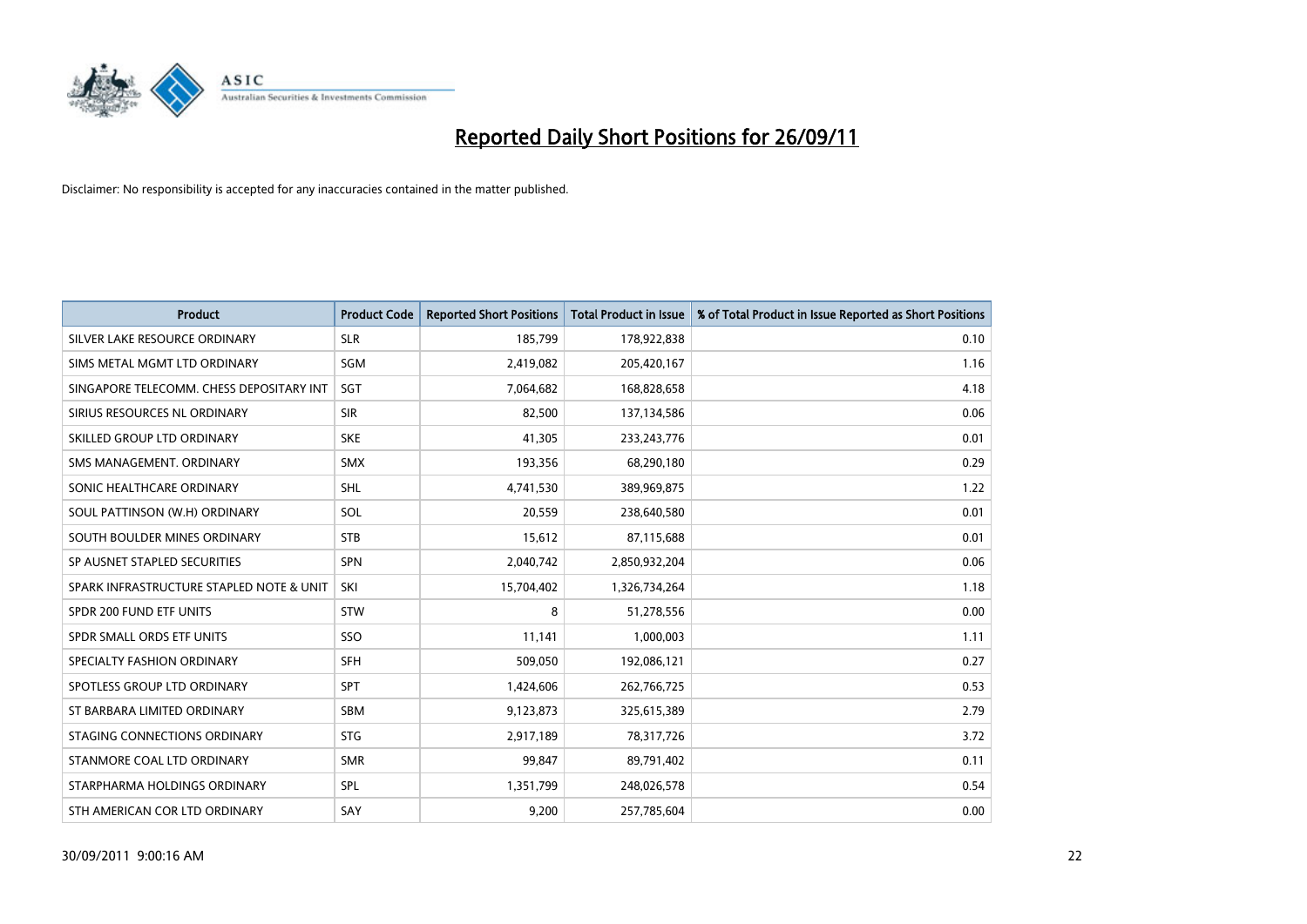

| <b>Product</b>                       | <b>Product Code</b> | <b>Reported Short Positions</b> | <b>Total Product in Issue</b> | % of Total Product in Issue Reported as Short Positions |
|--------------------------------------|---------------------|---------------------------------|-------------------------------|---------------------------------------------------------|
| STHN CROSS MEDIA ORDINARY            | <b>SXL</b>          | 4,180,078                       | 705,766,444                   | 0.58                                                    |
| STOCKLAND UNITS/ORD STAPLED          | <b>SGP</b>          | 18,933,784                      | 2,383,036,717                 | 0.79                                                    |
| STRAITS RES LTD. ORDINARY            | SRO                 | 7,743,006                       | 324,796,141                   | 2.38                                                    |
| STW COMMUNICATIONS ORDINARY          | SGN                 | 290,826                         | 364,310,964                   | 0.07                                                    |
| SUNCORP GROUP LTD ORDINARY           | <b>SUN</b>          | 13,758,473                      | 1,286,600,980                 | 1.06                                                    |
| SUNDANCE RESOURCES ORDINARY          | <b>SDL</b>          | 9,797,161                       | 2,896,314,669                 | 0.32                                                    |
| SUNLAND GROUP LTD ORDINARY           | <b>SDG</b>          | 74,805                          | 215,568,076                   | 0.03                                                    |
| SUPER RET REP LTD ORDINARY           | <b>SUL</b>          | 221,578                         | 130,528,739                   | 0.17                                                    |
| SWICK MINING ORDINARY                | <b>SWK</b>          | 1,548                           | 236,724,970                   | 0.00                                                    |
| SYMEX HOLDINGS ORDINARY              | <b>SYM</b>          | 6,633                           | 189,166,670                   | 0.00                                                    |
| <b>TABCORP HOLDINGS LTD ORDINARY</b> | <b>TAH</b>          | 10,653,203                      | 688,019,737                   | 1.55                                                    |
| <b>TALENT2 INTERNATION ORDINARY</b>  | <b>TWO</b>          | 75,848                          | 146,565,584                   | 0.05                                                    |
| TAP OIL LIMITED ORDINARY             | <b>TAP</b>          | 1,057,190                       | 240,995,311                   | 0.44                                                    |
| TASSAL GROUP LIMITED ORDINARY        | <b>TGR</b>          | 51,768                          | 146,304,404                   | 0.02                                                    |
| <b>TATTS GROUP LTD ORDINARY</b>      | <b>TTS</b>          | 17,539,207                      | 1,318,687,024                 | 1.32                                                    |
| <b>TECHNOLOGY ONE ORDINARY</b>       | <b>TNE</b>          | 10,000                          | 303,379,455                   | 0.00                                                    |
| TELECOM CORPORATION ORDINARY         | <b>TEL</b>          | 16,871,113                      | 1,924,707,065                 | 0.87                                                    |
| TELSTRA CORPORATION. ORDINARY        | <b>TLS</b>          | 65,762,904                      | 12,443,074,357                | 0.54                                                    |
| TEN NETWORK HOLDINGS ORDINARY        | <b>TEN</b>          | 39,327,873                      | 1,045,236,720                 | 3.75                                                    |
| TERANGA GOLD CORP CDI 1:1            | <b>TGZ</b>          | 337,085                         | 154,166,054                   | 0.21                                                    |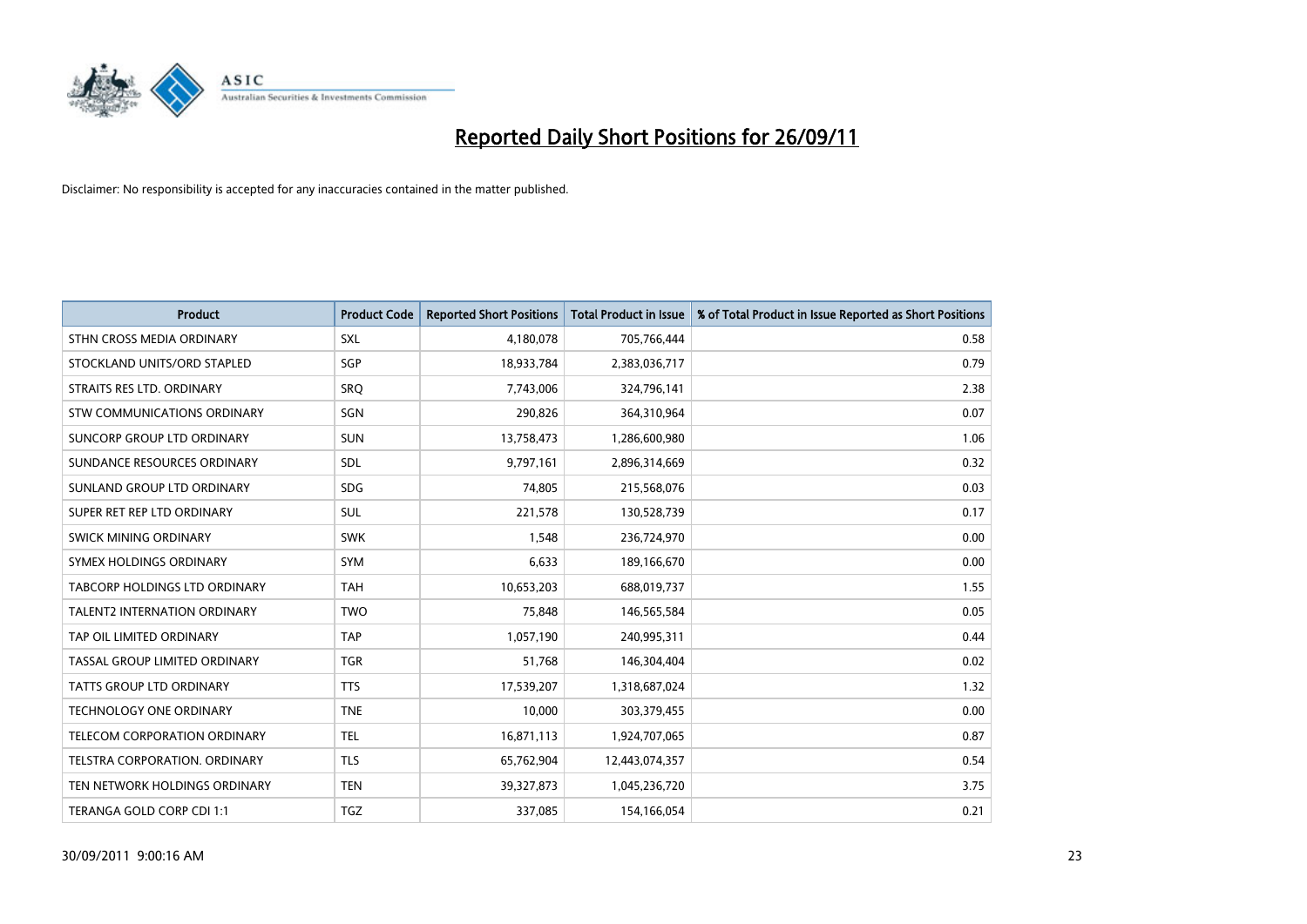

| <b>Product</b>                          | <b>Product Code</b> | <b>Reported Short Positions</b> | <b>Total Product in Issue</b> | % of Total Product in Issue Reported as Short Positions |
|-----------------------------------------|---------------------|---------------------------------|-------------------------------|---------------------------------------------------------|
| TFS CORPORATION LTD ORDINARY            | <b>TFC</b>          | 267,490                         | 276,453,042                   | 0.10                                                    |
| THE REJECT SHOP ORDINARY                | <b>TRS</b>          | 1,165,756                       | 26,071,170                    | 4.45                                                    |
| THOR MINING PLC CHESS DEPOSITARY 1:1    | <b>THR</b>          | 2,307                           | 222,489,120                   | 0.00                                                    |
| THORN GROUP LIMITED ORDINARY            | <b>TGA</b>          | 46,037                          | 146,091,970                   | 0.03                                                    |
| <b>TIGER RESOURCES ORDINARY</b>         | <b>TGS</b>          | 196,255                         | 671,110,549                   | 0.02                                                    |
| <b>TISHMAN SPEYER UNITS</b>             | <b>TSO</b>          | 61,724                          | 338,440,904                   | 0.02                                                    |
| TNG LIMITED ORDINARY                    | <b>TNG</b>          | 4,321                           | 284,803,062                   | 0.00                                                    |
| TOLL HOLDINGS LTD ORDINARY              | <b>TOL</b>          | 23,013,106                      | 710,128,531                   | 3.21                                                    |
| TORO ENERGY LIMITED ORDINARY            | <b>TOE</b>          | 35,404                          | 965,436,676                   | 0.00                                                    |
| <b>TOWER LIMITED ORDINARY</b>           | <b>TWR</b>          | 689,519                         | 265,176,580                   | 0.26                                                    |
| TOX FREE SOLUTIONS ORDINARY             | <b>TOX</b>          | 28,751                          | 96,503,382                    | 0.02                                                    |
| TPG TELECOM LIMITED ORDINARY            | <b>TPM</b>          | 5,270,918                       | 783,894,338                   | 0.67                                                    |
| TRANSFIELD SERVICES ORDINARY            | <b>TSE</b>          | 4,875,622                       | 549,715,957                   | 0.88                                                    |
| TRANSPACIFIC INDUST, ORDINARY           | <b>TPI</b>          | 11,025,659                      | 960,638,735                   | 1.13                                                    |
| TRANSURBAN GROUP TRIPLE STAPLED SEC.    | <b>TCL</b>          | 2,705,193                       | 1,450,831,425                 | 0.17                                                    |
| TREASURY WINE ESTATE ORDINARY           | <b>TWE</b>          | 18,462,054                      | 647,227,144                   | 2.85                                                    |
| <b>TRINITY GROUP STAPLED SECURITIES</b> | <b>TCO</b>          | 3,419                           | 203,405,927                   | 0.00                                                    |
| TROY RESOURCES NL ORDINARY              | <b>TRY</b>          | 81,952                          | 88,112,823                    | 0.09                                                    |
| UGL LIMITED ORDINARY                    | UGL                 | 5,241,413                       | 166,047,171                   | 3.14                                                    |
| UNILIFE CORPORATION CDI 6:1             | <b>UNS</b>          | 816,398                         | 265,814,381                   | 0.30                                                    |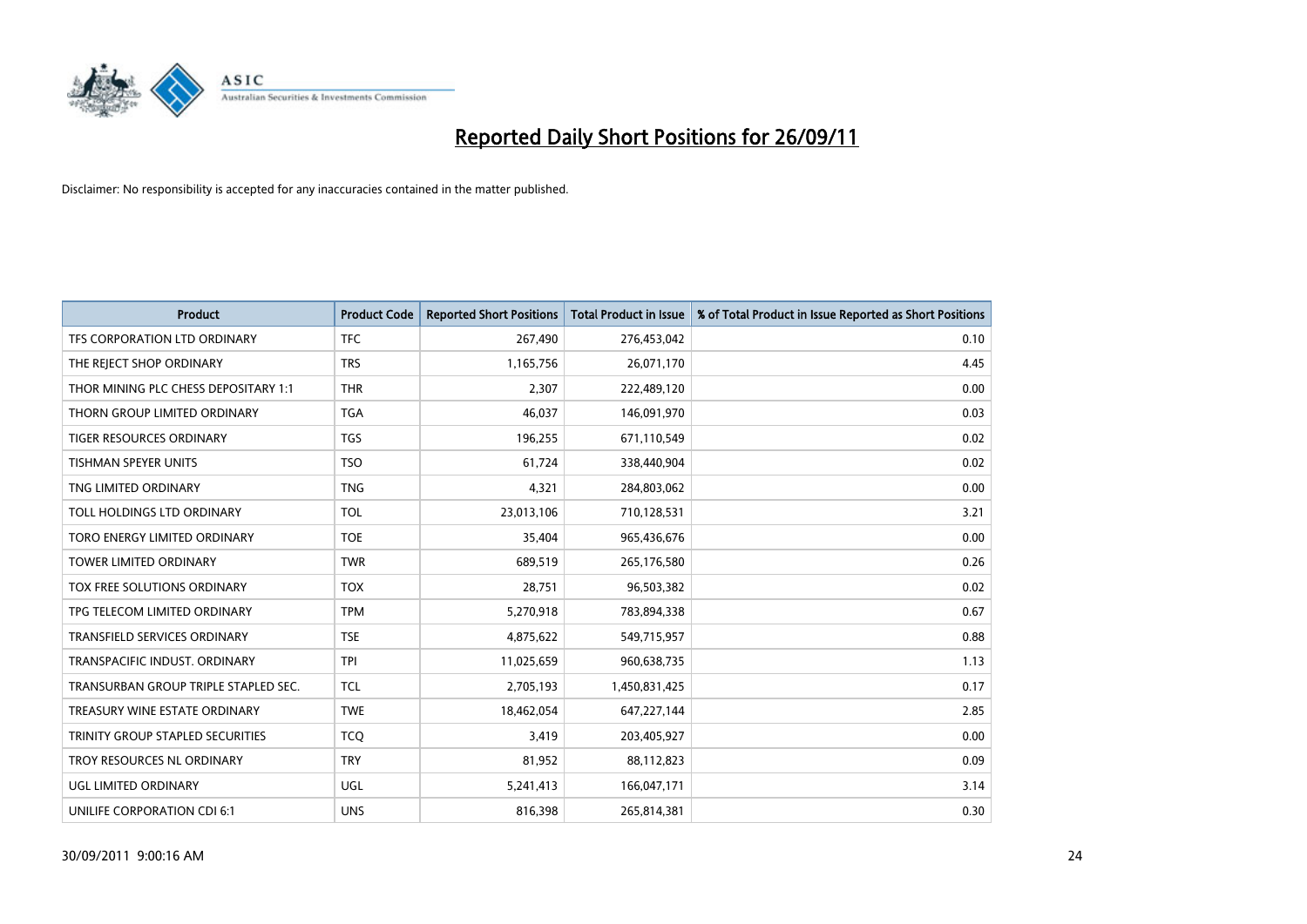

| <b>Product</b>                         | <b>Product Code</b> | <b>Reported Short Positions</b> | <b>Total Product in Issue</b> | % of Total Product in Issue Reported as Short Positions |
|----------------------------------------|---------------------|---------------------------------|-------------------------------|---------------------------------------------------------|
| <b>UXC LIMITED ORDINARY</b>            | <b>UXC</b>          | 16,559                          | 306,933,250                   | 0.01                                                    |
| <b>VDM GROUP LIMITED ORDINARY</b>      | <b>VMG</b>          | 11,116                          | 193,127,749                   | 0.01                                                    |
| <b>VENTURE MINERALS ORDINARY</b>       | <b>VMS</b>          | 400,734                         | 221,093,592                   | 0.18                                                    |
| VIRGIN BLUE HOLDINGS ORDINARY          | <b>VBA</b>          | 49,065,420                      | 2,210,197,600                 | 2.23                                                    |
| <b>VISION GROUP HLDGS ORDINARY</b>     | <b>VGH</b>          | 78,000                          | 74,520,926                    | 0.10                                                    |
| <b>VITA GROUP LTD ORDINARY</b>         | <b>VTG</b>          | 75,190                          | 142,499,800                   | 0.05                                                    |
| VITERRA INC CDI 1:1                    | <b>VTA</b>          | 3,828                           | 68,629,939                    | 0.01                                                    |
| WATPAC LIMITED ORDINARY                | <b>WTP</b>          | 16,343                          | 185,160,973                   | 0.00                                                    |
| <b>WDS LIMITED ORDINARY</b>            | <b>WDS</b>          | 701                             | 144,055,662                   | 0.00                                                    |
| WEBIET LIMITED ORDINARY                | <b>WEB</b>          | 112,623                         | 73,825,433                    | 0.15                                                    |
| WESFARMERS LIMITED ORDINARY            | <b>WES</b>          | 20,439,275                      | 1,005,791,581                 | 2.00                                                    |
| WESFARMERS LIMITED PARTIALLY PROTECTED | <b>WESN</b>         | 94,984                          | 151,280,581                   | 0.05                                                    |
| WESTERN AREAS NL ORDINARY              | <b>WSA</b>          | 10,006,900                      | 179,735,899                   | 5.55                                                    |
| WESTERN DESERT RES. ORDINARY           | <b>WDR</b>          | 948                             | 206,935,914                   | 0.00                                                    |
| WESTFIELD GROUP ORD/UNIT STAPLED SEC   | <b>WDC</b>          | 11,931,290                      | 2,308,988,539                 | 0.50                                                    |
| WESTFIELD RETAIL TST UNIT STAPLED      | <b>WRT</b>          | 44,814,466                      | 3,054,166,195                 | 1.46                                                    |
| WESTPAC BANKING CORP ORDINARY          | <b>WBC</b>          | 69,007,968                      | 3,030,211,016                 | 2.28                                                    |
| WHITE ENERGY COMPANY ORDINARY          | <b>WEC</b>          | 3,937,464                       | 316,104,241                   | 1.23                                                    |
| <b>WHITEHAVEN COAL ORDINARY</b>        | <b>WHC</b>          | 874,300                         | 494,468,415                   | 0.18                                                    |
| WHK GROUP LIMITED ORDINARY             | <b>WHG</b>          | 34,194                          | 265,200,652                   | 0.01                                                    |